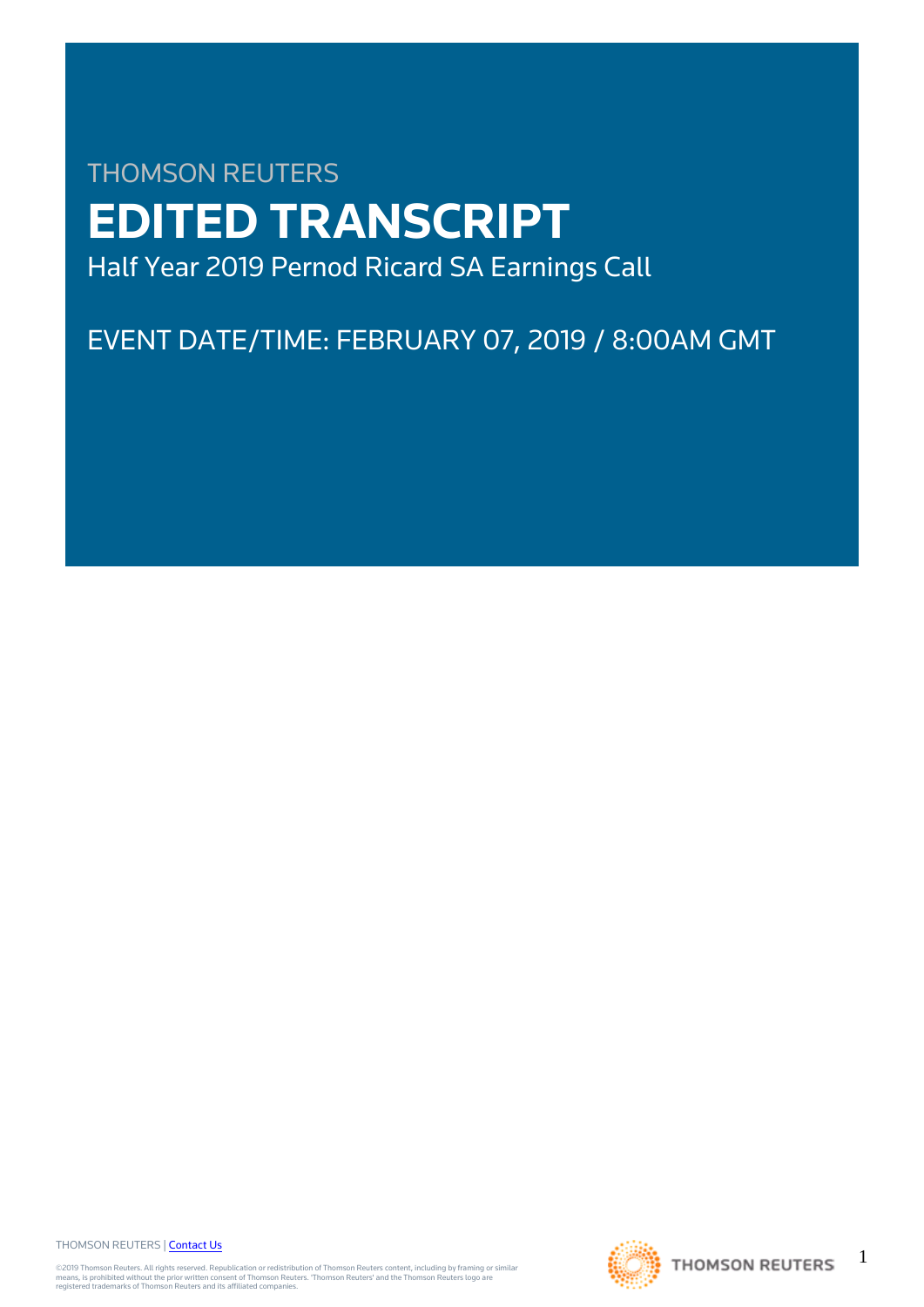#### **CORPORATE PARTICIPANTS**

**Alexandre Ricard** Pernod Ricard SA - Chairman, CEO & Member of Executive Board **Hélène de Tissot** Pernod Ricard SA - EVP of Finance, IT & Operations Director and Member of Executive Board **Julia Massies** Pernod Ricard SA - VP of Financial Communication & IR

#### **CONFERENCE CALL PARTICIPANTS**

**Chris Pitcher** Redburn (Europe) Limited, Research Division - Partner of Beverages Research **Dasha Afanasieva Edward Brampton Mundy** Jefferies LLC, Research Division - Equity Analyst **Fernando Ferreira** BofA Merrill Lynch, Research Division - Director **Nico Von Stackelberg** Liberum Capital Limited, Research Division - Research Analyst **Sanjeet Aujla** Crédit Suisse AG, Research Division - European Beverages Analyst **Simon Hales** - Analyst

#### **PRESENTATION**

#### **Julia Massies Pernod Ricard SA - VP of Financial Communication & IR**

Good morning, ladies and gentlemen, and welcome to Pernod Ricard's First Half Fiscal '19 Sales and Results. We're hosted this morning by Alexandre Ricard; and Hélène de Tissot, our CEO and Finance Operations and IT Director. We will run through the usual format, take you through a presentation, and then leave some time for your questions.

Alexandre, over to you.

#### **Alexandre Ricard Pernod Ricard SA - Chairman, CEO & Member of Executive Board**

Well, thank you very much, Julia. I wouldn't mind having the click-through device, which I'm sure is somewhere.

Thank you very much. So before we start, you had a picture of our Be A Convivialist campaign, which is our first-ever global corporate campaign. And I would very highly recommend, when and if you have time, that you watch that movie because you would fundamentally really understand throughout that movie what we mean by conviviality, which is our ethos and how we engage with consumers from that point of view.

So with that being said, let's start with our results. So the group delivered a very strong first half, which was somewhat enhanced by phasing, with 7.8% top line growth and 12.8% organic growth for our profit from recurring operations. This is the best first half we've had in almost a decade. I think it's the best first half we've had since 2011. And it is, as well, the first results of our Transform & Accelerate plan, which was launched approximately 6 months ago. So you see here continued dynamic growth, thanks to the consistent implementation of our medium-term growth in the operational excellence road map, good diversified growth. Strong price-mix of 2.3%, particularly on our Strategic International Brands, 6% there. Positive impact of the earlier Chinese New Year, which took place 2 days ago on February 5th, which will unwind in the second half. And significant progress of our fiscal year '16 to '20, our 4-year operational excellence road map. We actually expect to complete our EUR 200 million P&L savings plan by the end of this fiscal year, so by June-end, 1 year ahead of plan.

From a financial point of view, as well very strong delivery, with excellent profit from recurring operations. Organic margin improvement, enhanced again by the timing of the Chinese New Year and some A&P phasing. Negative impact from a currency point of view, specifically coming from emerging market currencies, so minus EUR 26 million on the profit from recurring operations.

Recurring free cash flow of EUR 622 million, which is close to EUR 70 million lower than last year for the same period, mainly due to increased working capital to support our business or strong business growth. And finally, continued deleveraging, with net debt reduction of roughly EUR 200 million versus December of last year. So net debt at EUR 7.2 billion and our net debt-to-EBITDA ratio at 2.6x versus 2.9 a year ago.

You here have the recap of our key figures for this first half. And so from a sales point of view, I think we can say a consolidation of our dynamic growth. If you look at Americas, we can say it's been robust performance with 4% growth in the Americas and with the U.S. as

#### THOMSON REUTERS | [Contact Us](https://my.thomsonreuters.com/ContactUsNew)

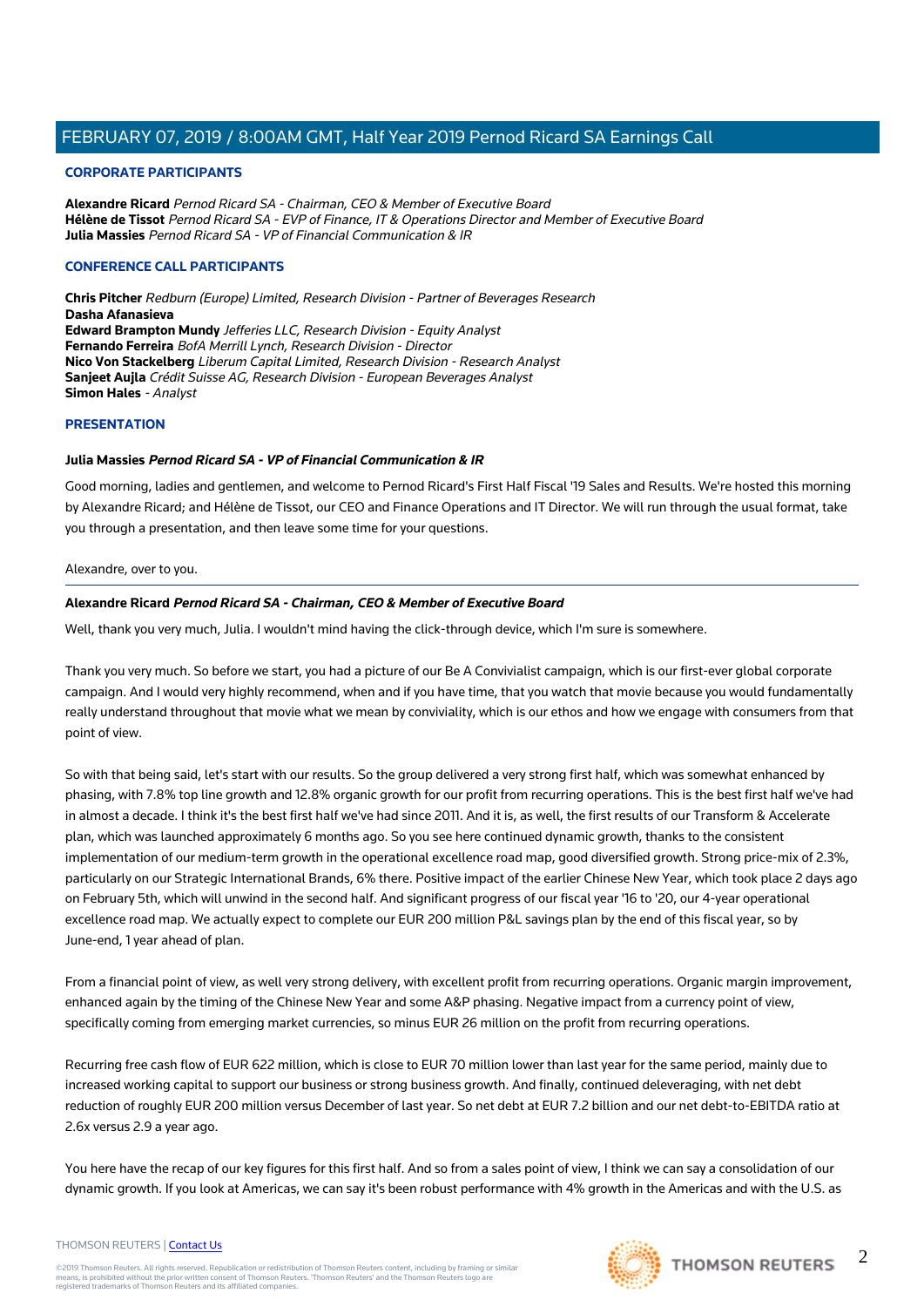well up 4%, growing broadly in line with the market.

Asia-Rest of the World, with strong acceleration, up 16%, thanks to the very strong performance in China, up 28%, and in India, up 24%, both markets somewhat enhanced by technical factors, and also a very strong growth in Africa/Middle East.

A stable overall European markets with continued very good momentum in Eastern Europe, Russia, but as well Poland, we'll see later on, and some contrasted performance in Western Europe.

From a portfolio point of view as well, diversification of our growth with a very strong performance across the portfolio. Our Strategic International Brands are up double digits, 10%, driven by Martell, up 23%; Jameson, up 8%, our Scotch -- strategic Scotch portfolio, up 9%; Gin, up 9%; Champagne with PJ, up 12% and so on. And very good price-mix, as I mentioned earlier, on our Strategic International Brands of roughly 6%.

Strategic Local Brands as well, up double digits, 11%, with an acceleration, thanks to our Seagram's Indian whiskies and positive pricing as well.

Specialty brands, and I'll get into that later during the presentation, which is a new section of our House of Brands, are up 11%, with very strong growth of Lillet, up 38%, monkey 47, up 29% and Altos, a very strong double-digit growth as well.

Our Strategic Wines are down 8%, clearly down due to the implementation of our value strategy, and as well a high comparison basis for Campo Viejo, which was up 23% for the same period a year ago.

Here, you have our Q2, up 5.6%, a slower Q2 again, which was enhanced by phasing and a comparison base. Remember what we said at the end of our Q1, especially, regarding India.

We go into regions. I mentioned Americas, up 4%; Asia-Rest of the World, up 16%; Europe, flat; and more details starting by Americas. So the U.S., clearly strengthening our position in the #1 market worldwide, following organizational and investment changes made throughout the last 3 years. The performance is broadly in line with the market. We estimate the market to be growing at roughly 4%. We've increased our prices on some of our key brands. And for H2, our finished goods inventory will be reduced to optimize them at wholesaler level, and this is to clearly deliver operational efficiencies across the whole supply chain as part of the new contracts we signed with our distributor partners. So you should expect an impact of roughly anywhere between 1 and 2 weeks in terms of shipments for H2 in the U.S. And the savings and efficiencies will be -- that will be generated will be redeployed in additional in-state activation and investment.

From a brand point of view, continued strong growth for Jameson, double-digit growth, and as well as some price increases across the range. For Absolut, so the flavors had a good H1, further to the successful launch of Grapefruit. But the brand remains in decline. In H2, we're launching Planet Earth's Favourite Vodka campaign and as well a new innovation called Absolut Juice. Malibu continues to outperform the category. The Pineapple and the Lime innovations are performing very strongly.

Glenlivet, we've increased as well prices across the range. And Founder's Reserve is performing quite well. We also launched a new 12-year old first fill in October a few months ago.

Our growth relays are gaining momentum. Martell continues to outperform the cognac category in the U.S., with some targeted price increases as well. Blue Swift is clearly building on its success and rolling out nationwide. The performance is accelerating. And if you look at the latest NABCA, we're up close to 50% over the last 26 weeks.

Altos and Avión our 2 premium -- super premium tequilas are also continuing to grow strongly with some selected price increases as well. Outside of the U.S., 5% growth in the rest of the Americas region, with Travel Retail Americas, up 6%, particularly driven by our Scotch portfolio and a positive pricing mix. Good growth as well in Canada, clearly driven by Absolut, Jameson and The Glenlivet and a very successful launch of Absolut's Planet Earth's Favourite Vodka campaign for the OND, October, November, December, key period

## THOMSON REUTERS | [Contact Us](https://my.thomsonreuters.com/ContactUsNew)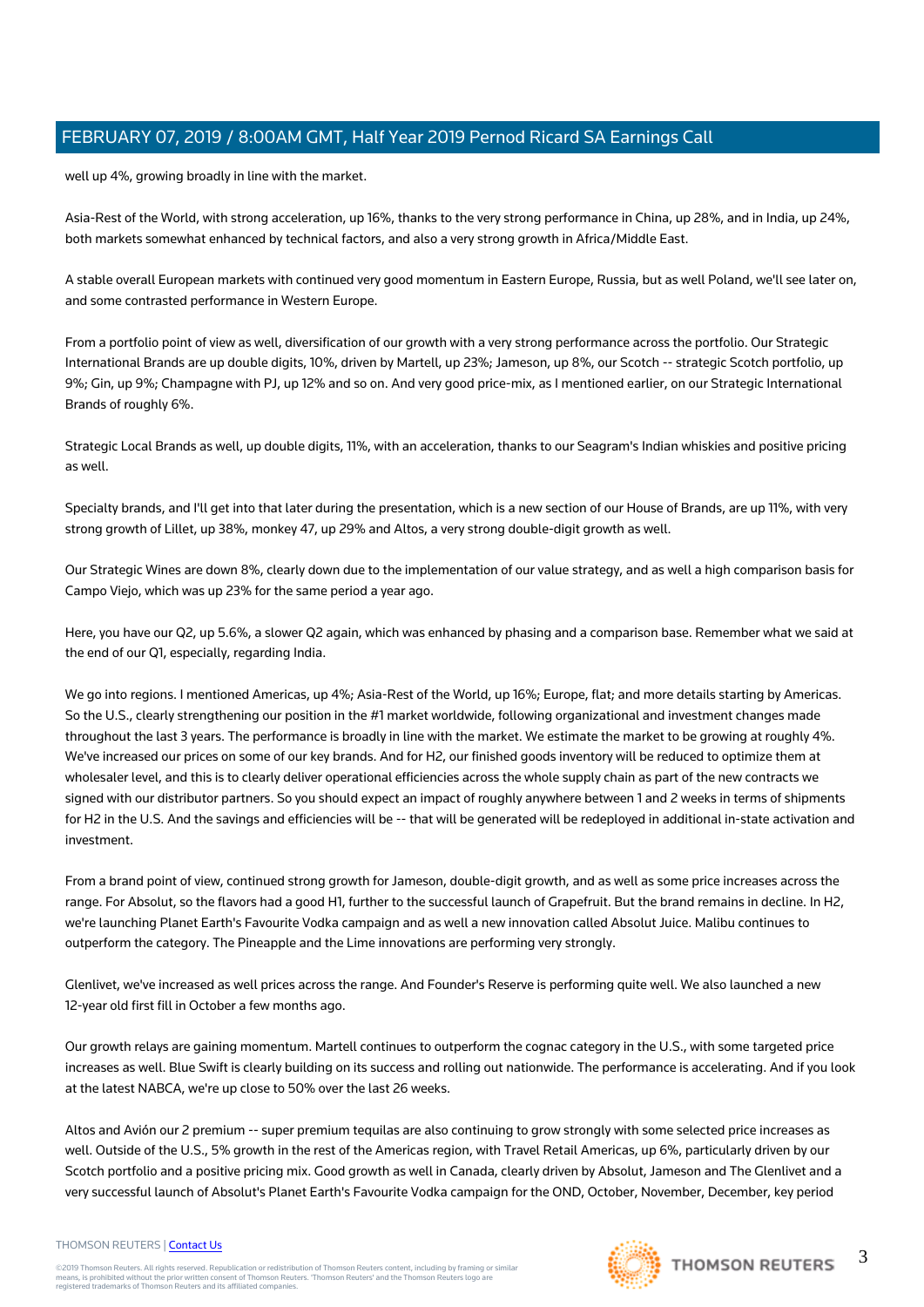ahead of Christmas.

Brazil is up 6%. We're outperforming the market, and this is driven by our key strategic focus brands with the likes of Absolut and Chivas. And we see Beefeater and a Gin trend emerge as well in Brazil.

Mexico, there's a decline in Mexico related to high comparable base, particularly on Chivas, but the underlying trend is good, with our sellout growing as well and our market share growing on some of the key categories we'd like to focus on.

Asia-Rest of the World, I was mentioning earlier on, up 16%; China, 28%, clearly benefiting from an earlier Chinese New Year, which took place on Tuesday. Very strong performance for Martell across all qualities, double-digit increase across all of them, a positive price and mix. No surprise we had announced a year ago that we were increasing our prices for Martell. And you should further expect an additional price increase for Martell in China, which was announced in February, I think a few days ago.

The H2, let's be clear, will be impacted by inventory management of Martell to ensure growth and sustainability for the brand.

Chivas, and that is a direct impact of our investment strategy that we decided a little bit more than a year ago to reignite the Chivas brand in China, which is one of the most iconic spirit brands in China. So continued double-digit growth with the NBA sponsorship and Kris Wu, for those who know him or for those who don't, he's both an actor and a singer, his endorsement which resonates very well with our target consumers in China. So the long-term growth relaunch plan is now in its second year and continuing to build momentum.

Premium brands are growing strongly as well. And that's again a direct consequence of our reorganization in China with a second premium brands route-to-market, which was built approximately 2 years ago.

India, up 24%, with a very good performance across the whole portfolio, whether it's our scotch or whisky brands; whether it's our wines, particularly Jacob's Creek or our Seagram's Indian whisky brands, all in strong double-digit growth, partly enhanced by an extremely favorable comparison in Q1. Positive pricing as well, positive mix as well from a brand point of view, but also from state point of view. We have consolidated our market leadership position. We have close to 45% market share in India. And we expect the second half of this fiscal year to be in line with our medium-term low double-digit ambition for the market.

Africa/Middle East, as well in double-digit growth, thanks in particular to Turkey, with both strong pricing, of course, but also solid volume growth. Nigeria, which is enjoying as well very strong growth, but also South Central and West Africa. Travel Retail Asia, up 6%, driven by Martell, Chivas and with some good innovation launches over the first half. Japan, up double digits, driven by basically our Scotch brands, in particular, Chivas, Ballantine's, and our Champagne with a positive price and mix.

Korea is in decline in H1, clearly related to Imperial. The rest of our portfolio is actually growing. And we have made significant changes quite recently in our route-to-market in Korea. Imperial distribution is moving to Drinks International in March 2019. And we streamlined Pernod Ricard or we are streamlining, to be more specific, Pernod Ricard Korea to focus on our Strategic International Brands.

As for Australia, declines are driven by the wine portfolio due to the implementation of our value strategy and some destocking of one of our customers. Jameson, The Glenlivet, Ballantine's and Kahlúa by the way, are all performing quite strongly.

Stable sales in Europe, with contrasted performance, minus 3% in France in H1. The environment remains difficult and deflationary. There is pressure specifically on Scotch and Aniseed. We had strong H1 shipments specifically for Ricard as a brand ahead of our retail dispute, which already started at the end of H1. And we should expect H2 to slow as the relationship with one of our customers is a little bit tense as we speak.

Spain, down 2%, modest decline in a decelerating market. Shipments and depletions are almost stable in Q2 following some stock correction in the first quarter. And we see a continued good performance of our star gin brand, Seagram's, in Spain.

For the U.K., the decline is only driven by our value approach on wines. As I mentioned earlier, we're actually outperforming on spirits

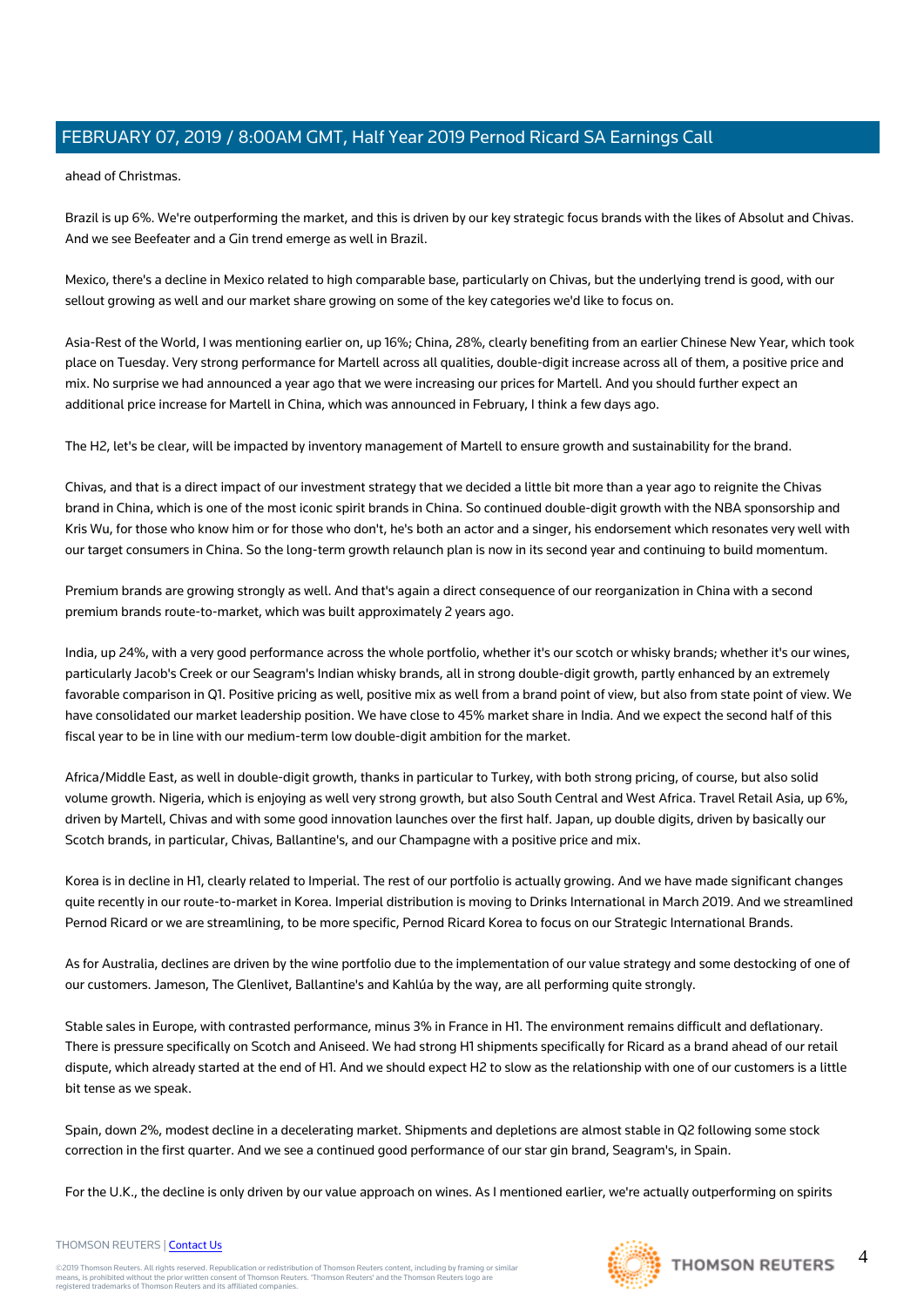with a double-digit sellout and with a particularly strong performance on Gin with the successful launch as well of Beefeater Pink and also a great performance of Jameson in the U.K.

Germany, while decline is clearly driven by a commercial dispute, which we expect to continue into the second half, and also some impact of some significant price increases we had for Ramazzotti in Germany. Lillet and PJ, both remain in very strong. Weaker performance in Travel Retail Europe, driven by -- the negative environment in Russia and the depreciation in the currency and some reduced promotional activity on Martell.

Continued strong momentum in Eastern Europe. Russia, up 7%, strong position there, leadership position. Outperformance in the market in Poland, up 6%. And strong performance in many other Eastern European markets like Ukraine, Romania or Kazakhstan.

Now, I mentioned it earlier on in the presentation, we have a new House of Brands, a sharpened House of Brands, which is part of our 3-year strategic plan called Transform & Accelerate, which I'll drill into later on in this presentation. We believe one of the unique positions of Pernod Ricard is our unique portfolio of premium brands. It is the most extensive portfolio of brands in the industry. And we've structured our portfolio to be able to basically have a dynamic prioritization framework. So we have our 13 Strategic International Brands, I mentioned that grew double digits. We have our 15 Strategic Local Brands, which grew double digit. We have our premium wines, but now, we are also adding something new, which is called Specialty. And this is clearly related, from a consumer lens, as a recognition of a clear incremental and complementary opportunity linked to demand for smaller-scale "craft brands", that we identify as Specialty. I don't like the word craft for the very simple reason, that I strongly believe that every single one of our brands is craft. When you have brands like Martell that go from one generation to another for more than 300 years or Jameson for more than 2 centuries and so on. And that the transmission from one last distillery to another takes an average 15 years, we cannot call them not crafted. But we do have specialty brands. These are brands that are crafted at smaller scale with a focus on where, how and by whom they are produced. They have a strong human connection and consumer confidence. They're often sold in specialty outlets and with, as I mentioned it earlier, a complementary route-to-market and in some cases, route-to-consumer approach. They roughly represent 2% of the industry in terms of spirits market value. In Pernod Ricard, we over index, they represent 3% of our business. So the answer to the ongoing question we've been having for the last few years, what did you do about market fragmentation? Is it a threat or opportunity? What are you doing with the raise of craft? Well, actually, we over index on that front with our Specialty brands.

And you have them here. So this is our new House of Brands. So we have a number of single malts with Aberlour, Longmorn, Scapa, or again Strathisla. We have our Irish single pot still whiskeys, extremely premium. By the way, our Specialty brands, on average, overindexed from a gross margin point of view versus the group average. You have our Gins with Monkey 47, Plymouth or again Ungava, our Canadian specialty gin. You have our Tequila & Mezcal portfolio with Altos, Avión and more recently enriched with our Mezcal Del Maguey. Our North American whiskeys principally Smooth Ambler, Lot 40 and others with Lillet, Suze, OSTOYA, Pernod and cognac Augier, the oldest cognac in the world, 1643.

So very strong H1 with diversified growth across all the key categories. One key point here. Innovation, which is strategic pillar, growth accelerator for Pernod Ricard, contributing to delivering 2% incremental growth for our top line. And I mentioned earlier, price and mix, up 2.3%.

If you look at our Strategic International Brands, which are up 10%, Martell, up 23%, with a clear diversification of the sources of growth for the brand. Martell is no longer just a Chinese play. It is becoming increasingly a global play. Excellent growth, of course, in China, double-digit volumes, but also very positive price and mix, further enhanced, of course, by an earlier Chinese New Year, and as I mentioned it earlier, price increase of 5%.

Travel Retail Asia, up double digit, very dynamic growth, I mentioned it earlier in the U.S., we do expect the second half to moderate to bring the volume growth in line with our sustainable growth targets for Martell.

Jameson is up 8%, continued very strong momentum across the world. U.S. Nielsen and NABCA, at double digit. We've increased our prices, I'd say, globally as well. Some positive mix as well in our globalization strategy is gaining momentum with double-digit growth in Asia and South America and high single-digit growth in Europe. I said it, our strategic Scotch whiskies are up 9%. Chivas, up 7%, with a

#### THOMSON REUTERS | [Contact Us](https://my.thomsonreuters.com/ContactUsNew)

©2019 Thomson Reuters. All rights reserved. Republication or redistribution of Thomson Reuters content, including by framing or similar<br>means, is prohibited without the prior written consent of Thomson Reuters. "Thomson Re



5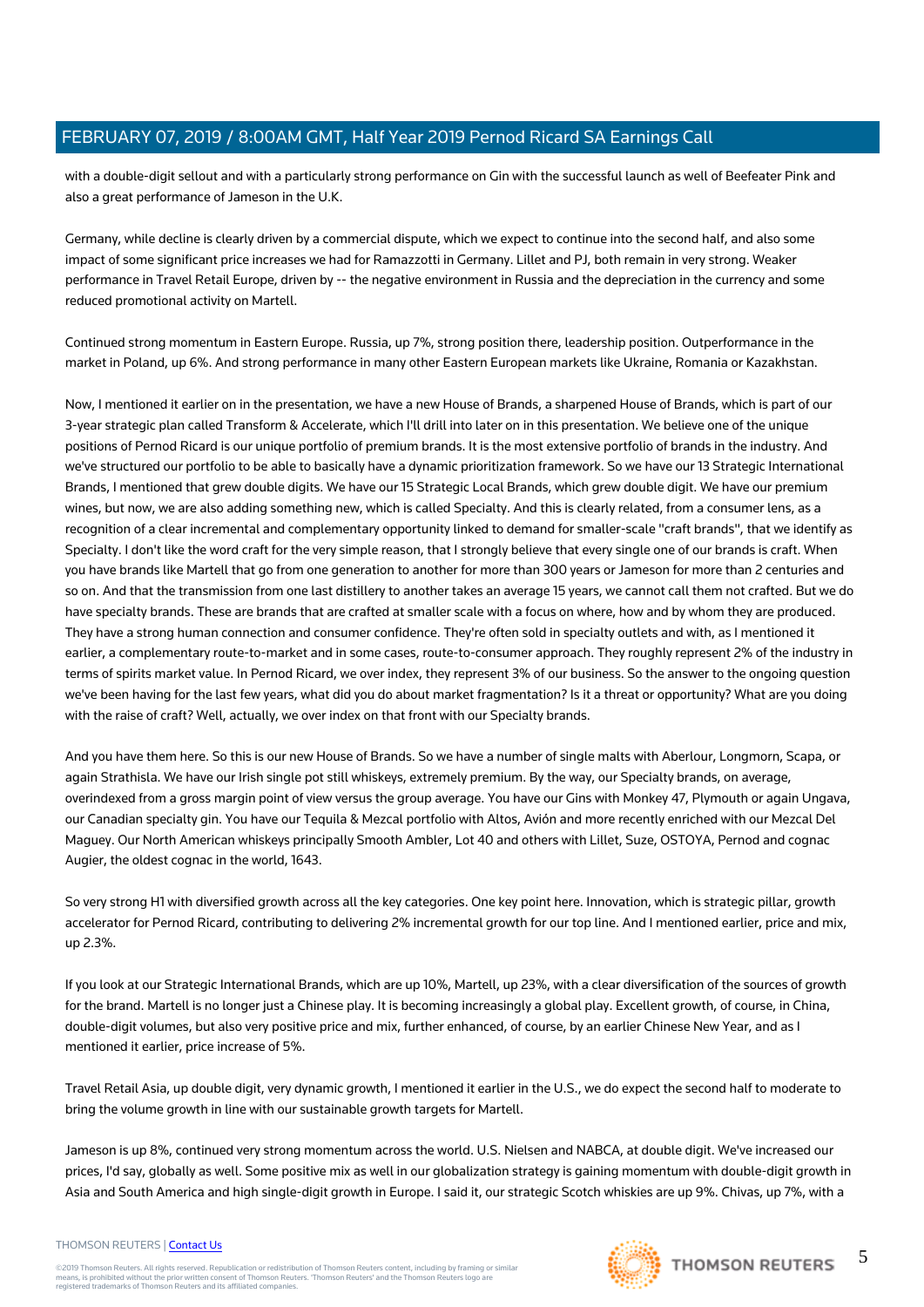very strong price and mix. I think it's 5% on Chivas. Ballantine's, up 8%. The Glenlivet, up 11%, Royal Salute up double digit as well.

Absolut, down 1%, slightly down outside of the U.S., which now represent 60% of sales of Absolut. I think when we acquired Absolut, less than 20% was outside the U.S. Now it's more than 60% outside the U.S., growing 4%. With continued double-digit growth in Canada, in Asia, Rest of the World. Great growth rates in China, India for instance and single-digit growth in Europe, including the difficult markets such as France.

In the U.S., Nielsen, down 6%; NABCA, down 4%, so brand probably down somewhere 4% or 5%. Decline in category that remains difficult. As I mentioned, we launched Grapefruit, so successful launch in our first half. And we're launching Planet Earth's Favourite Vodka in the second half of this year, a campaign that was tested in Canada in October through to December very successfully. And we're also launching an innovation towards the end of H2 called Absolut Juice.

Other brands, good overall growth. I mentioned Ricard was somewhat boosted by earlier shipments. Malibu, down 5%, but that's mainly driven by shipment phasing in the U.S. Where the brand is actually growing single digit. We expect H2 to be stronger. Beefeater, up 9%, growing basically everywhere baring Spain. Havana Club, up 1%, driven by Cuba. Mumm, growing up 2%, driven by Americas, and particularly the U.S. and Asia-Rest of the World.

PJ, very strong performance, growing basically everywhere, up double digits. Our Strategic Local Brands as well growing double digits, 11%. Our Seagram's Indian whiskies are up 23%. Kahlúa, up 1%, with some rationalization of the range, especially on the flavors side in the U.S. Good growth for Seagram's Gin, particularly in Spain, which is offset by a weaker performance in the U.S., where the brand is not a strategic brand there. And good performance of Olmeca, particularly in Africa/Middle East.

So now our Specialty brands, as I mentioned, up double digit, but with good performance of Aberlour. Lillet, up 38%, which as we mentioned a few months ago, is now one of our big global bets riding on that wave of low ABV and fresh spirit drinks.

Monkey 47, strong growth across all regions, double-digit performance. For Altos and strong sales for Avión in Europe and Asia-Rest of the World. You'll see there's a decline in the U.S., but that's purely shipment phasing. The sellout is up 2 digits.

As I mentioned, Strategic Wines are down 8%, direct consequence of the implementation of our value strategy. We do expect a stronger H2. We have, as you can see, a very strong price and mix, up 4%. Some comparable technical reasons for Campo Viejo to be down 9% over the first half. It was up 23% a year ago. A clear value-based approach in the U.K. for Jacob's Creek, we've decided to delist the brand in a number of customers. But continued a very strong development in Asia, particularly driven by China and India. Decline for Brancott, driven by Australia and New Zealand. And finally, some shipment phasing for Kenwood in the U.S.

I mentioned it, innovation, one of our key strategic pillars, basically adding 2% to our group top line growth. But also luxury, which now represents 14%, at least for the first half, 14% of our global sales, up 19%. And that's again a direct result of our new prestige and luxury route-to-market that we've been developing over the last 3 years, 25 dedicated teams across 25 markets around the world.

I'll skip to a -- quickly through our marketing innovation, and sustainability and responsibility initiatives, whether it's around Chivas with the new Manchester United partnership, whether it's the partnership around Boiler Room with Ballantine's. I mentioned it as we started as an introduction, our Be A Convivialist, our first-ever global corporate campaign. I think we're now above 4 -- 40 million views. Again, I encourage you to watch that movie, great movie. Planet Earth's Favourite Vodka campaign launch, I mentioned it earlier. So I also mentioned Absolut Grapefruit innovation around Malibu and Kahlúa ready to drinks, some global initiatives from a sustainability and responsibility point of view.

And finally, I'll just spend 1 second here. In terms of our -- we're going to show to you later on our new platform in terms of sustainability and responsibility. We have already almost achieved our 2020 S&R road map, which was targeting 30% reduction in CO2 emissions, a 20% reduction in water usage, full reduction with 93% there in terms of waste landfill, and we're almost close to 100% of our production sites to be certified at the highest levels, and same for our vineyards.

#### THOMSON REUTERS | [Contact Us](https://my.thomsonreuters.com/ContactUsNew)

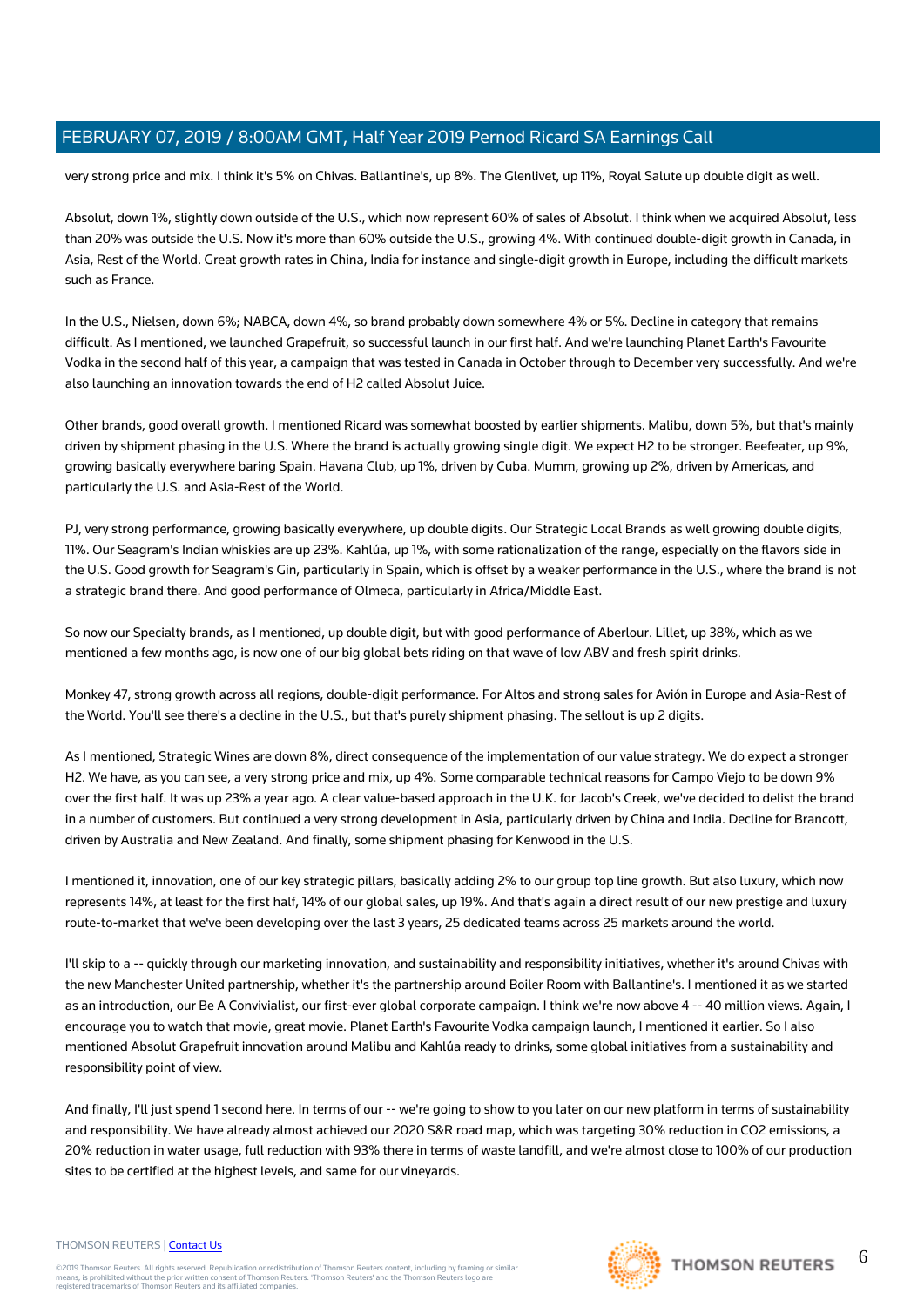And moving on to profit from recurring operations. Hélène?

# **Hélène de Tissot Pernod Ricard SA - EVP of Finance, IT & Operations Director and Member of Executive Board**

Thank you, Alexandre. Good morning, everyone. So let's go back to the figures. You have here the summary of our P&L. So the strong top line growth that Alexandre just commented, at plus 7.8%, reported, plus 5%. Significant increase of our gross margin. I'll get back to that in a minute, plus 9% from organic point of view. A&P are growing by plus 5%, so a little bit lower than the net sales growth in this first half, this is mainly due to phasing, translating into a contribution after A&P growing at plus 10%. And with the profit from recurring operation, growing at plus 12.8%, as already mentioned by Alexandre, with a strong operating leverage impact, you have here the figures 148 bps.

So let's go a bit deeper into the -- this excellent performance, a very strong top line growth. No need to come back to that. I believe gross margin expansion, growing by 71 bps, partly favored by the earlier Chinese New Year. So you have here as well an interesting graph showing the trends of the gross margin improvement since 2016 and showing a strong -- the improvement is for this first half. So improvement due to an improved pricing, driven by key brands such as Martell, Seagram's Indian whiskies, as well Chivas, Jameson and Perrier-Jouët. I mentioned it, which is doing a very good performance in this first half. Some negative mix impact due to the acceleration of the Seagram's Indian whiskies. You saw the figures for India in this first half. Although, it's important to mention, their margin is improving. The price increase is able to offset the COGS increase we are having in that key market for us. So COGS inflationary pressure, mostly offset by operational excellence initiative. I'll come back to this operation's road map in a minute.

A&P, growing at plus 5%. So as I mentioned, a bit lower than the top line growth. That's why we had the reduction in the A&P ratio in the first half due to phasing. Structure cost, plus 5%, which is showing the strict discipline we're having in our structure cost and which is reducing the ratio because the growth is below our top line growth.

Then when it comes to the PRO, plus 12.8%, plus 148 bps, excellent performance in this first half. Time to draw your attention on the faster completion of the EUR 200 million operational excellence road map P&L savings, we mentioned and we announced a few years ago. This will be done by the end of the year, as Alex had mention, 1 year in advance compared to the original plan. And this is definitely helping in term of gross margin performance in this first half.

H2 margin to be softer due to some key business events of the second half that Alexandre mentioned: the management of our Martell volume growth in the second half; the optimization we're going to roll out in the U.S. with our wholesalers; and A&P phasing. So you have here the figures showing you the change in the PRO from an organic point of view, but as well from a reported point of view, with EUR 26 million negative FX impact, which is mainly driven by Turkish lira, Indian rupee and Russian ruble.

We estimate the FX impact of the full year to be positive, circa plus EUR 30 million, using the rates projected on the 24th of January. And you have here in the footnote the reference for the EUR/USD average we used for that estimate.

So if we look at the analysis by market type between mature and emerging markets, so slight increase in the weight of the emerging markets, which is obviously driven by the acceleration of Asia, Rest of the World, you see here the figures, plus 44% for the year. Their weight in our sales, which is 3 points stronger than last year at the same period, and plus 2% in term of PRO.

If we look now at the balance by region, same goes -- same segments. We have here as an increase of the Asia-Rest of the World weight both in term of sales and PRO, and it's driven mainly by the strong dynamism in China and India, sorry, with some positive technical impacts we mentioned as well for those 2 markets.

So let's go now through the year P&L by region. Starting with Americas. We have a strong PRO growth, which is driven by a robust top line growth that Alexandre commented, plus 4%. Then we have the gross margin rate which is in slight decline, and this is due to negative mix and the agave cost inflation, which is impacting us due to the performance of particular brands in that region, so growing by 3%.

A&P, minus 1%. This is clearly one of the phasing elements I was referring to in this H1. We are, obviously, investing to support our priority



## THOMSON REUTERS | [Contact Us](https://my.thomsonreuters.com/ContactUsNew)

©2019 Thomson Reuters. All rights reserved. Republication or redistribution of Thomson Reuters content, including by framing or similar<br>means, is prohibited without the prior written consent of Thomson Reuters. "Thomson Re

7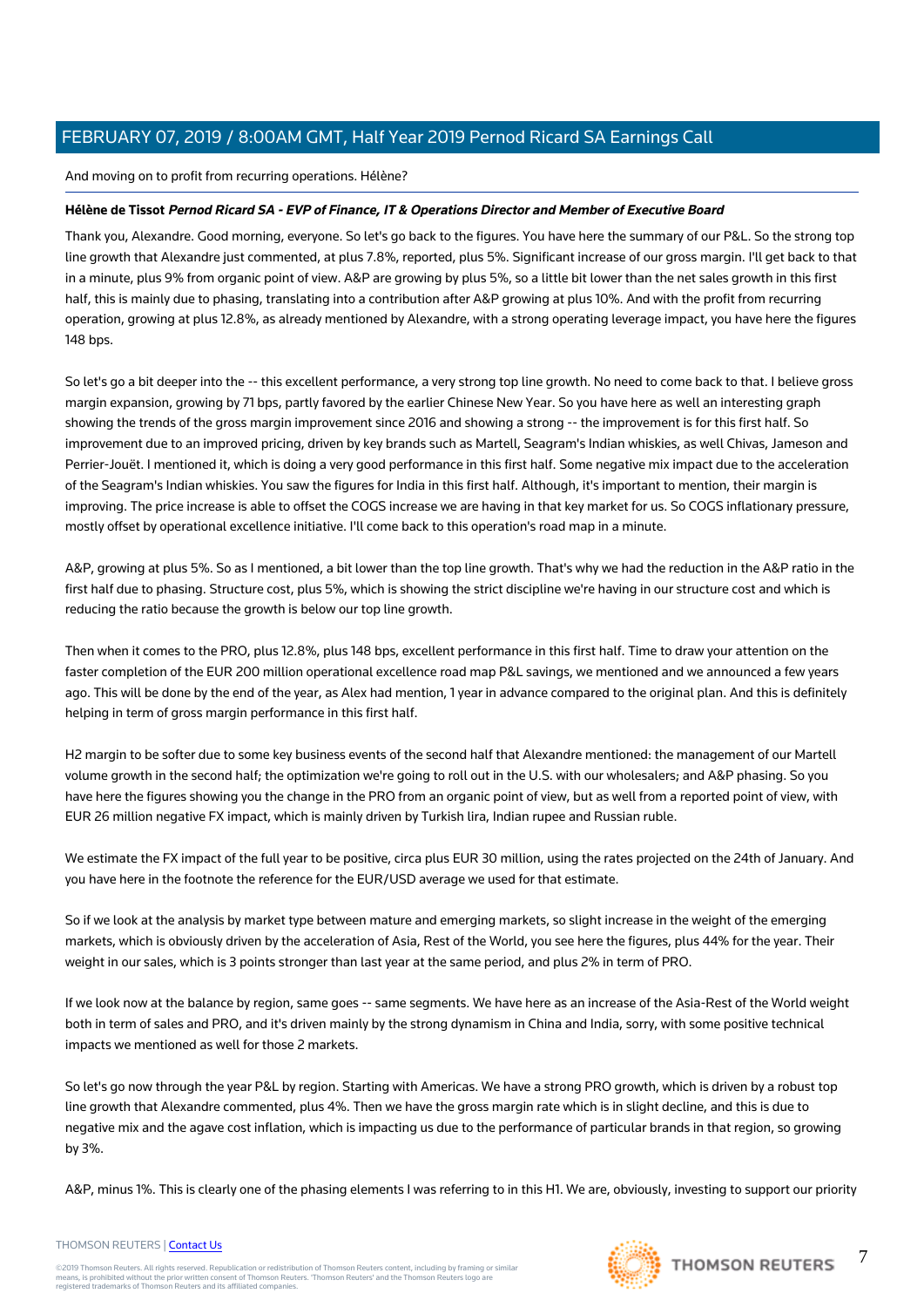brands, and there will be some increase in H2 on that line.

Structural cost increase at plus 1%, which is a very good translation of the strong discipline we're having here, giving a PRO growth of plus 8%, 142 bps. Positive FX impact in that region linked to the USD strength on this first half.

Moving to Asia-Rest of the World, so plus 16% top line growth, translating into a very strong PRO growth, plus 26%. So top line growth, obviously, with the acceleration driven by China and India. A significant gross margin expansion, you see the gross margin growing by 20%, 186 bps, mainly due to price increases. We mentioned over the -- the strong contribution of Martell in term of price improvement, but as well as Seagram Indian whiskies. So A&P growing by 13%, a bit below top line growth. We are supporting our key campaigns here, particularly on Martell and Chivas in China, but as well investing, we have now Seagram's Indian whiskies.

CAAP, plus 22%. PRO, as I mentioned, plus 26%, with structure cost growth increasing, reflecting our investment in growth relays increasing below top line growth. So 282 bps in terms of leverage in that region. Negative FX impact, that's why the PRO is growing by 22% from a reported point of view, mainly due to the weaker Turkish lira. Turkey is in Asia-Rest of the World, as you know, in our parameter. And Indian rupee as well.

Europe, a slight decline in term of PRO, driven by contrasted performance, we mentioned for the top line performance, but as well A&P phasing. I'll come back to that in a minute. So stable sales growth. Gross margin increasing, thanks to operational excellence initiative and positive mix in U.K. and Central Europe, especially as well price, particularly in Germany and U.K.

A&P, increasing by 3%, in support of Strategic brands. This is, here, the reverse trend for Europe, stronger H1 then what's going to be H2. So phasing here. CAAP, stable. And PRO, minus 2%. Structure cost as well growing by only -- sorry, plus 1%, with strong discipline here.

Negative FX impact, that's why the PRO from a reported point of view is down 6%, and this is due to the weaker Russian ruble.

So if we move now to the net profit section, starting with the group share of net profit from a recurring operation and EPS. So you can see here the figures. This -- the group share of net profit from recurring operation is growing by 11% and so is the EPS. This is mainly linked to the excellent improvement of profit from recurring operation, I was referring to before. And reported figures on that line is plus 10.6%. If we look now at the 2 other items on that slide. The financial expenses, you can see here a minor increase, plus 2%. And this is due to the higher USD interest rates over the period and to a lesser extent, to the FX effect on the financial expense.

And when it comes to the income tax, this is growing by 14% with the effective tax rate, which is close to 25%. We remind you that our view for the full year is 26% as mentioned in the August communication.

Moving now to the group share of net profits. So here, I'm going to start by the nonrecurring expenses, minus EUR 66 million expense for this first half. This is mainly driven by the Allied Domecq fund reevaluation. This is a one-off and non-cash item, which we booked in this first half. This is the estimate of the impact of the equalization reform that happened in the U.K. with the High Court decision back in October. So on that line, and I will make the same comment under corporate income tax. We are having a significant negative change, mainly due to positive nonrecurring items of last year. So corporate income tax, higher total tax charge, again mainly driven by nonrecurring positive one-off we had last year. As a reminder, those positive one-off were mainly the reinvestment of the French 3% tax on dividends and as well the positive impact of the U.S. tax reform on deferred tax asset position.

Moving now to cash flow and debt. So you have here all the cash flow statement. Our recurring free cash flow amounts to EUR 622 million. I move quickly to the next slide where we have a bit more explanation for this performance. So recurring free cash flow, minus EUR 68 million versus last year. Alexandre mentioned it in the executive summary. We have this excellent profit from recurring operation, which is translating into an increase in the working capital requirements, a negative variation in that line coming from this strong business growth. And we are, as well, on this first half increasing our strategic inventories to sustain the future of growth.

Nonrecurring free cash flow, which is below last year due to the nonrepeat of some of the items I mentioned for the P&L side. We have the cash impact as well, so the one-off sale of bulk Scotch inventory in H1 last year and the reinvestment of the French tax.

#### THOMSON REUTERS | [Contact Us](https://my.thomsonreuters.com/ContactUsNew)

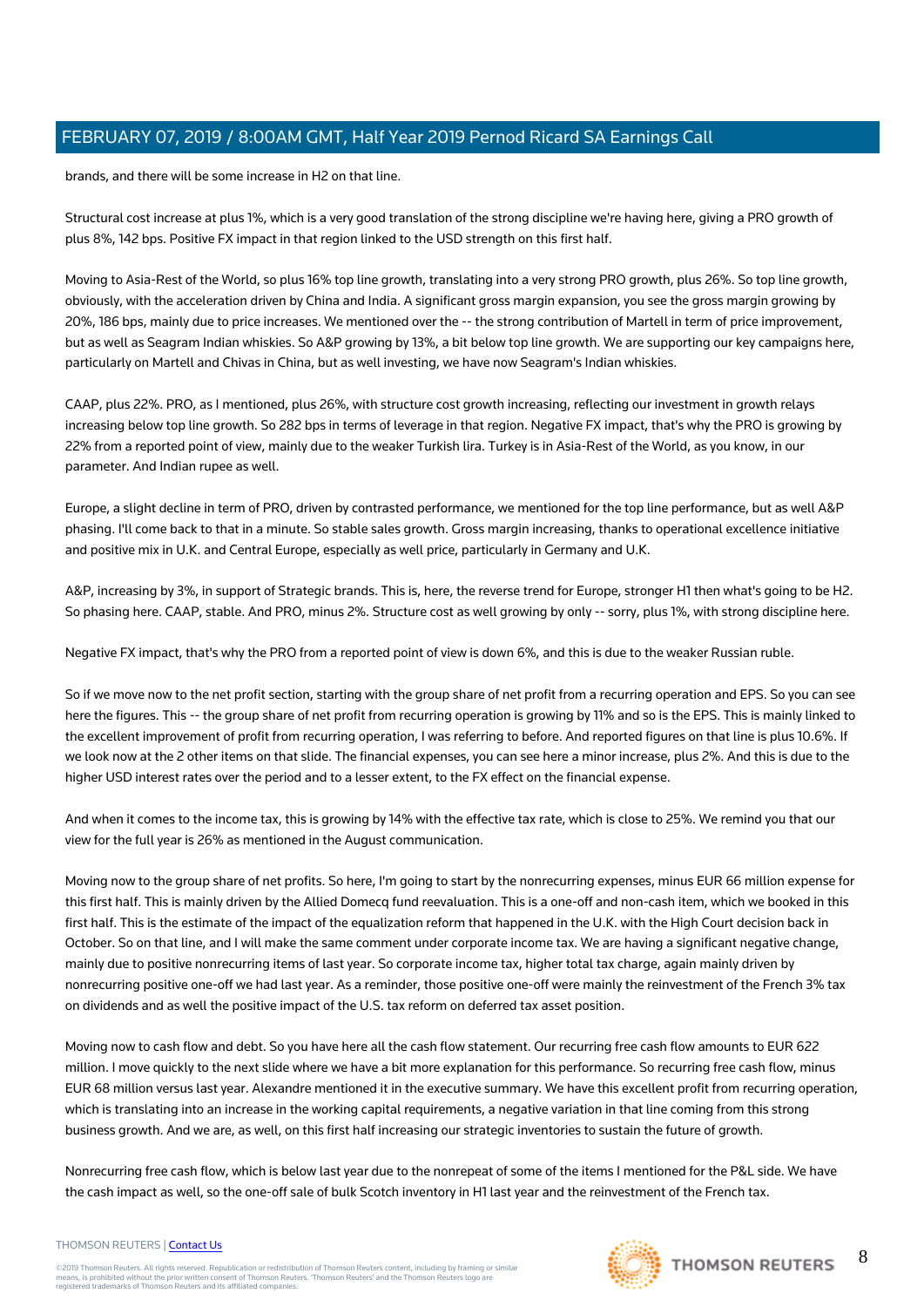Looking now at the net debt position. So we have a decrease of the net debt position versus the position we had 1 year ago, a decrease of EUR 152 million despite the increased dividend we paid in this first half, and an increase of the net debt versus the June 30 position. You see here the EUR 585 million free cash flow I was referring to. But we have, as well, some cash out linked to M&A and as well our long-term incentive plan and the payments of the dividend, which is giving this net cash generation of minus EUR 192 million, and some translation adjustment, meaning negative FX impact linked to the strengthening of this U.S. dollar. As you know, the U.S. dollar-denominated debt represents 54% of our gross debt at the end of the fiscal year '18.

So deleveraging, we are continuing to deleverage the balance sheet with a net debt-to-EBITDA ratio decrease to 2.6.

And I hand over to Alexandre for the conclusion and the outlook.

## **Alexandre Ricard Pernod Ricard SA - Chairman, CEO & Member of Executive Board**

Thank you very much, Hélène. Well, for the conclusion and for the outlook for this ongoing fiscal year, as we mentioned it, very strong first half. And in an environment that remains uncertain, we do expect to continue to see good and diversified sound growth across our markets. The second half growth is expected to moderate due, again, to our Martell sustainable on growth management on one side; our wholesaler inventory optimization in the U.S.; and finally, some commercial disputes that we're having as we speak in France and Germany.

Continuation as well of a good price and mix. And as I mentioned it earlier, faster completion, in other words, by the end of this fiscal year of our operational excellence road map.

We do also expect roughly 50 basis points of organic improvement for our profit of recurring operations margin. And finally, as Hélène mentioned it, we expect, based on January 24th, exchange rates, an impact -- a positive impact of roughly EUR 30 million on our profit from recurring operations. All of this is leading us to upgrade our guidance for this fiscal year. It was previously organic growth of our PRO between plus 5% and plus 7%. We're upgrading it to between plus 6% and plus 8%.

I just want to spend a few minutes on our 3-year strategic plan. It's fair to say that last year, which was the last year of our road map, 3-year road map that we had presented to you during Capital Markets Day of June 2015. So last year, approximately 1,000 of our senior managers across Pernod Ricard worldwide worked on that new 3-year strategic plan called Transform & Accelerate. Before diving into this plan, I just want to sit back for a second and remind you some of the key commitments we had shared with you back in 2015, in June 2015 at le Centre Georges Pompidou, if I recall correctly. When I stood up, we had barely any growth left in Pernod Ricard. I stood up saying we have a clear ambition of growing Pernod Ricard 4% to 5% medium term. I think one of you asked me what does medium term mean? To be clear, it means 3 to 5 years. 3 years down the road, the business is growing, and it's good diversified growth. I won't go through all these, but you can go on our website on Capital Markets Day 2015. But when you sit back before going into the next 3 years, it's good to see that we have achieved what we had said we would achieve.

Now looking forward, which is what we really like to do in Pernod Ricard, we have clearly worked on a strategic plan, a 3-year strategic plan called Transform & Accelerate, which is basically aiming at leveraging our successful strategy. Remember, our business model, consumer-centric, consumer-obsessed model, driven by a consumer occasions-based obsession with 4 key fundamentals: operational excellence; talent development; sustainability and responsibility; Route-to-market, route-to-consumer. And our 4 key accelerators with our portfolio management: premiumisation, luxury, innovation, and finally, digital acceleration.

So about more from the core, about what we've been doing over the last 3 years. And actually, if I had to summarize it. We've been building the foundations of our future growth over the last 3 years. So it's about acceleration, more from the core, but also about preparing the future, transformation. Pernod Ricard is on its transformational journey, endless transformational journey, if I may say so. For more from the core, I'd say 80%; and preparing the future, I'd say, 20%.

We believe, we are at the best place to really capture industry growth going forward. We have 3 key specificities in Pernod Ricard. Pernod Ricard is unique for 3 reasons. Our portfolio, we have leading brands in basically all key categories. We have a consumer-centric

#### THOMSON REUTERS | [Contact Us](https://my.thomsonreuters.com/ContactUsNew)

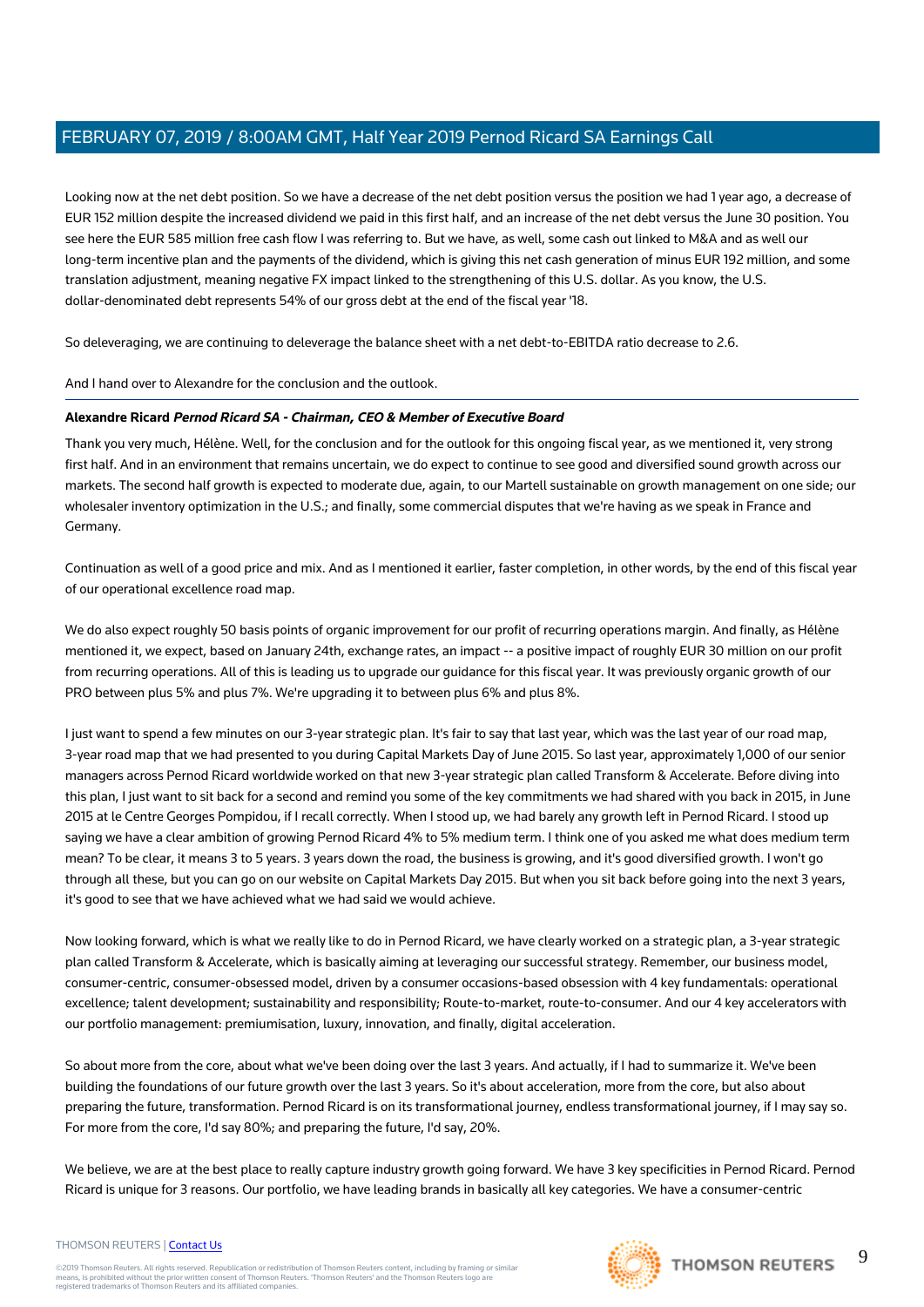approach, I mentioned it. We have redesigned our organization to be focused on moments of consumption. We do not look at the industry the old way, the segment way, tequila, gin, whiskey, vodka. We look at it through the consumer lens by moment of consumption. And we have an active portfolio management. Our unique distribution network, I'll get back into that, but basically, we have the most extensive wholly-owned distribution network in the world across 86 countries, 1/3 America, 1/3 Europe and 1/3 Asia. Half of our business roughly is emerging markets. The other half is mature markets. But we have this unique dual leadership position in China and India, and I'll get back to that. And finally, and I would say actually most importantly, our culture and values. We have highly experienced committed and renewed management team, highly engaged employees, extremely committed. And also our new sustainability and responsibility strategy, which is now fully embedded in our organization, not just at corporate level, but also at brand level.

So 3 years ago, I told you we could have as an ambition to grow our business 4% to 5% medium term. While, now we extend that kind of ambition to not just 4% to 5%, but probably 4% to 7% range.

So mentioning -- so talk about our unique premium portfolio. I won't go back into that. I presented our new House of Brands earlier on. And again, as you can see, it's approximately 20 brands, which are part of our specialty brands. And they've grown 13% in the last fiscal year and represent 3% of our group sales.

Leveraging our unique geographical exposure with a clear, particular focus on our 4 win markets. China, we presented to you at Capital Markets Day last June our 3-year strategic plan for Asia, where we believe the middle and affluent consumers in China will grow by roughly 100 million by 2021, where we have that ambition as industry leaders in China to double the industry penetration rate by 2025. So it goes beyond 3 years, of course. We have a long-term view. It's already started moving from 1% penetration rate, that's volume, by the way, to 1.1% as we speak. We have a leadership position in China, with roughly 45% market share and a second-to-none route-to-market. We said it 3.5 years ago, when China was in double-digit decline, it is a market that can sustainably grow high single, low double. There'll be better years, there'll be worse years, but the consumer dynamics are there.

India, well, the legal drinking age population is increasing by roughly 20 million a year. In addition to that, urbanization's rates, which is exactly where we operate in India, are accelerating. And in addition to that, GDP is growing 6%, 7%. So these 3 key elements lead us to believe as well, as we said it 3 years ago, that India can grow sustainably low double digit. There'll be better years, there'll be worse years, but overall, the dynamics are there. And for some reason, we enjoy the same kind of market share as we do in China. By the way, this is a specific to Pernod Ricard. It is unique. In 2018, for the first time in human history, the middle-class population now represents more than half of the total world population. We expect an additional 2 billion middle-class people by the end of 2030, globally. Our current growth engines in terms of the major emerging middle class are China, India and Eastern Europe. Our medium-term growth engines from a middle-class point of view, which will accumulate with China, India and Eastern Europe, are Latin America, specifically, Brazil, Mexico and some Southeastern Asian market. And our very long-term growth engine will be Sub-Saharan Africa. We're investing there for the very long term. It's a 15-year view.

The U.S., of course, our #1 market, we expect to grow in line with the market. The market has stabilized its growth rate at around 4%. And we're growing in line with that with what I believe a clear portfolio -- a very clear portfolio strategy with our current growth engines: Jameson, The Glenlivet, Malibu. Our growth -- medium-term growth really is with Martell cognac and our 2 tequila brands. And also looking towards the long term, seeding the long-term future in the U.S. with new brands ventures with the likes of Monkey 47, Lillet and many other brands.

Global Travel Retail. By the way, 3.5 years ago, we didn't talk about it because it did not exist as a business unit. Today, it is quite a dynamic business unit for Pernod Ricard. And I mentioned, again, leveraging our unique culture, blending performance and convivialité. We view convivialité as a performance accelerator, because convivialité means being simple, straightforward and collaborative, no silos.

So I won't dwell into all of this. But by the way, we refreshed our leadership model, focusing on 6 leadership attributes. My favorite one is growth mindset. It's really growth mindset, because everything we do as leaders is about growing, growing our performance both from a financial point of view, but also from a people point of view. So if you look at the numbers, by the way, in terms of Towers Watson, which is an independent third-party survey, I mentioned earlier on, 88% commitment rate in Pernod Ricard and 94% of our employees are proud to be associated to Pernod Ricard, and this is precisely what makes me proud.

#### THOMSON REUTERS | [Contact Us](https://my.thomsonreuters.com/ContactUsNew)

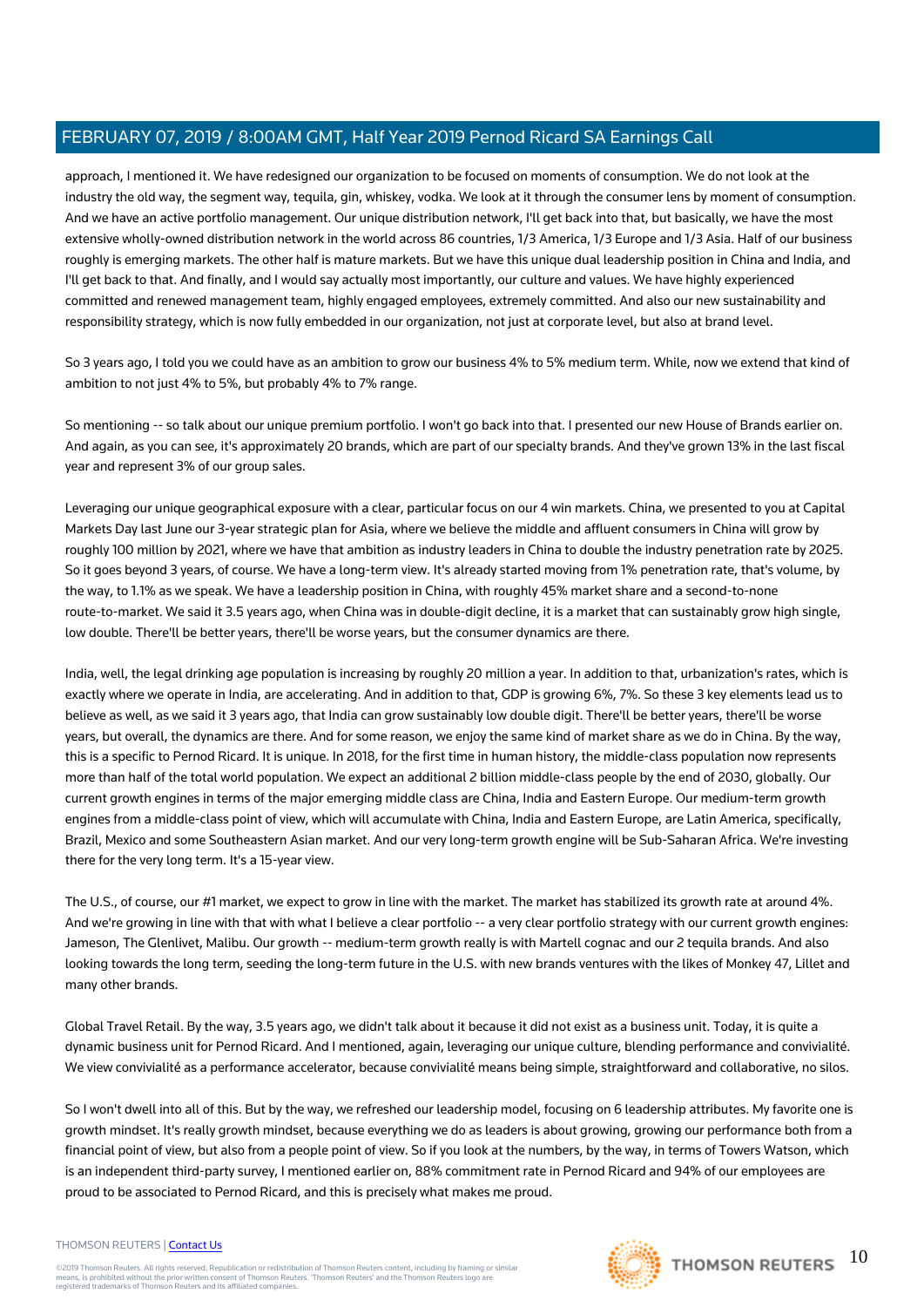So I briefly mentioned it earlier. We have a new sustainability and responsibility platform, bringing good times from a good place. We will launch our 2030 road map with very aggressive ambitions around these 4 key pillars early April of 2019, so in a couple of months from today.

Of course, digital is now fully embedded in our organization. Again, we have more than 150 digital experts. I won't go through these numbers. The one I like best, by the way, every single week, we send roughly 0.5 billion messages to approximately 100 million consumers. I would have said that 3 years ago, I think, some people might have said it's wishful thinking. No, it's not. It's happening every single week. Obviously, we said we have finished -- we plan to finish with 1-year anticipation our operational excellence road map, which we had shared with you back in September 2016. So part of our Transform & Accelerate plan is to launch a new operational excellence road map for 2020, 2021, so the next -- our next 2 fiscal years, touching on A&P, of course, our structure costs and as well the COGS, or cost of goods line.

So how to summarize that in terms of ambition? Well, again, as I said it as an introduction, our Transform & Accelerate plan started back in July, focusing -- really solely focusing, ruthlessly focusing on embedding the dynamic growth and delivering operating leverage in line with our objective to maximize our long-term value creation.

So basically, if I had to summarize our ambition from a numbers point of view, 4% to 7% top line growth, as I mentioned, with roughly 50 to 60 basis points of operating leverage per annum for next year and the following year. We'll focus on pricing, of course. I mentioned operational excellence with a clear A&P investment strategy, focusing on our must-win key priorities, disciplined approach on our structure costs. And finally, just a reminder of our financial policy. Number one, as we mentioned it back in April 2018, we'll increase our dividend payout to roughly 50% of net profit from recurring operations by fiscal year '20. And also, we clearly continue to commit to an active management of our portfolio, both from a buy side and the sell side and value-creating M&A, and still committed, of course, to remaining investment grade. Thank you. Julia?

## **Julia Massies Pernod Ricard SA - VP of Financial Communication & IR**

Thank you, Alexandre. Ladies and gentlemen, we'll turn to your questions. We'll start with questions from the room. And just to say, you can ask questions in French or in English. Any questions from the room? Okay, in which case, we'll turn to our first callers, please.

## **QUESTIONS AND ANSWERS**

#### **Operator**

Your first question comes from the line of Edward Mundy.

## **Edward Brampton Mundy Jefferies LLC, Research Division - Equity Analyst**

Three questions, please. You find a lot of detail in the presentation on sort of the future outlook for Pernod Ricard. If you were to put your finger on exactly what's the key delta on raising the top end of revenue guidance from previously 4% to 6% to 4% to 7%, what do you think would be the key difference for the higher revenue guidance? The second is on specialty brands. Where do you think the biggest opportunity is? Is it on distribution? Is it on prices and mix? Is it on innovation? And the third question is around the U.S. inventory optimization. Can you talk a little bit more about the strategic rationale for this, and in particular, how this fits into the higher A&P spending in the second half, which is, as you said, due to phasing?

## **Alexandre Ricard Pernod Ricard SA - Chairman, CEO & Member of Executive Board**

Great. Thank you for your questions. What drove us to revisit our top line ambition framework, should I say, which was 4% to 5% to, let's say, 4% to 7% is, if I had to summarize it, it's star alignment. So if all the stars are correctly aligned, and if I focus on our 4 must-win markets -- but of course, it doesn't mean the rest of the world doesn't matter, it does as well. But of course, if you have the U.S. growing mid-single digit, if you have China growing, say, low double digit, if you have India growing double digit, and if you have good growth in Global Travel Retail and all the stars are aligned, you could expect to see us perform at the upper end of that ambition. Now by the way, we do operate in an uncertain environment. The market -- the global market is somewhat volatile. Stars are not always, every year aligned. Sometimes, India works better and China less. And sometimes, it's the opposite, and so on and so forth. But if all the stars are

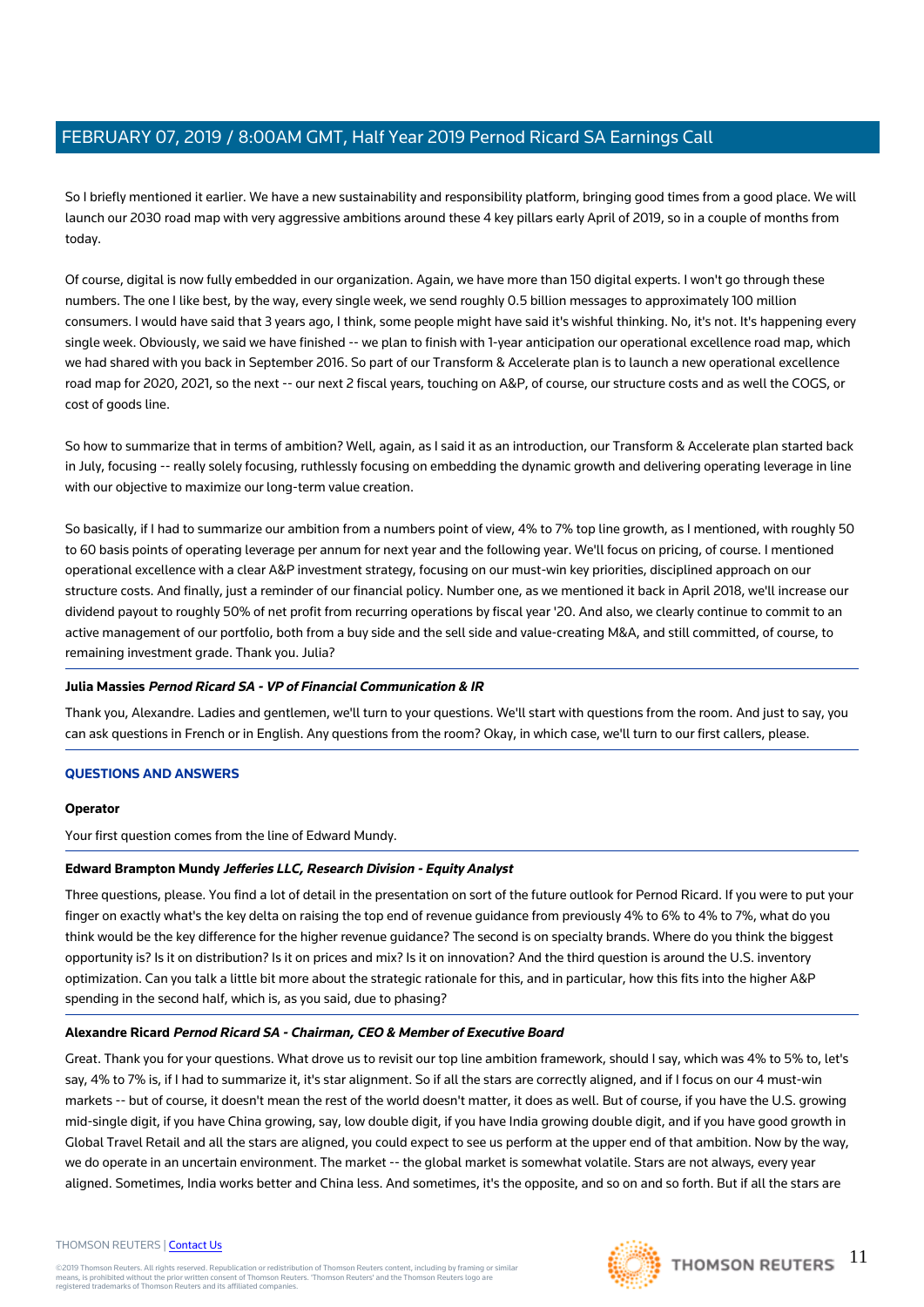aligned, we can aim at growing at the higher end of that bracket. In terms of specialty brands, for many years, as I mentioned it earlier, we were challenged and asked if the emergence of craft, as it's been the case for the beer market, was a threat for Pernod Ricard. And the key point here is to say it's actually a wonderful opportunity. If you look at consumers and if you look through the consumer lens, again, in terms of occasions, consumers now have a repertoire of brands they're loyal to. They don't have single-brand loyalty aspirations anymore, but they do have a number of brands in their repertoire with which they're loyal. And there's always going to be that little specialty brand. I mentioned it quite briefly, but I'm reiterating, the average gross margin per liter metric of our specialty brands portfolio is higher than group average. We will be driving dynamically that segment of our portfolio, both through innovation, of course, and through partnership/acquisition. Del Maguey features very nicely in there. Monkey 47 features very nicely in there. These are great partnerships. Likewise, Smooth Ambler features nicely in there. But in terms of innovations as well, we have Altos that features quite nicely in there. And in terms of brands that have huge potential like Lillet, they feature quite nicely in there. And Hélène, maybe for the third question on the U.S.?

## **Hélène de Tissot Pernod Ricard SA - EVP of Finance, IT & Operations Director and Member of Executive Board**

So on the U.S., we are currently discussing with our wholesalers about the optimization of the finished good inventory. We were mentioning before. So here the intention is as well to contribute to the operational excellence efficiency of our wholesalers. So we are discussing right now what could be the impact and the allocation as well by brands. What is obviously very important as well is that we're going to have a positive counterpart at all level in term of wholesaler's investment behind our brands and activation. So the discussion is happening right now. Obviously, execution is going to be key not to disrupt the business. For instance, we would obviously be very careful to avoid any out-of-stock situation and will be able to have a better view in the coming weeks.

## **Simon Hales - Analyst**

Three questions, please, for me as well. Can I just ask you, firstly, about the extra EUR 100 million operational excellence savings that you've talked about this morning? Can you sort of talk a little bit more about where they'll coming from and how they'll perhaps be phased over the next couple of years? Secondly, just on Martell, and particularly in China, you're mentioning that we will see some inventory management on that brand in the second half. Can you just talk a little bit about what you're doing there and stock levels as you see them in trade as we've gone into the Chinese New Year? And then finally, just on India, you clearly, obviously, got big medium term still about the consumer dynamic there. I note also through for the second half of this year, you're still quite confident of delivering low double-digit sales growth. And your biggest competitor there has been sort of flagging a warning around potential disruptions from elections. Is that something that you don't worry about?

# **Hélène de Tissot Pernod Ricard SA - EVP of Finance, IT & Operations Director and Member of Executive Board**

So I'll start with the first one on the EUR 100 million efficiency we are going to deliver in the coming 2 years. So first, I think it's important to put those initiative in the context of the first operational excellence road map. We announced and are going to complete the execution this fiscal year, so this is a continuity, and let's say, we're going to leverage on the first wave of the road map. So in term of initiatives, as we show that in the presentation, it's going to come from optimization of our COGS as well better efficiency of our A&P and of our structure costs. So when it comes to the phasing, it's a bit early to say exactly what could be the phasing over the next 2 years. But you can probably estimate that it could be well-balanced across those 2 years, so something close to 50-50 probably makes sense.

# **Alexandre Ricard Pernod Ricard SA - Chairman, CEO & Member of Executive Board**

On your question on Martell in China, and by the way, on Martell, more generally speaking, by the way, we clearly need to manage our inventory. We did mention several times that Martell was that one brand in the industry that could grow high single digit from a volume point of view, to which you can add some price and mix. Now as we shipped at the end of H1 to prepare for Chinese New Year, which took place 2 years [DAYS] ago, so difficult to say how it's going to perform for Chinese New Year. But again, the objective is to finish the full fiscal year in China with normative inventory levels, and we'll have time to get there and to manage, obviously, the overall fiscal year volume performance of Martell from a sustainable point of view. So you can consider that volumes sustainably can grow high single, maybe slightly low double, but not more than, that because we want to be able to do this from a sustainable point of view. And as for India, Hélène, how confident are you in terms of delivering low double-digit second half?

#### THOMSON REUTERS | [Contact Us](https://my.thomsonreuters.com/ContactUsNew)

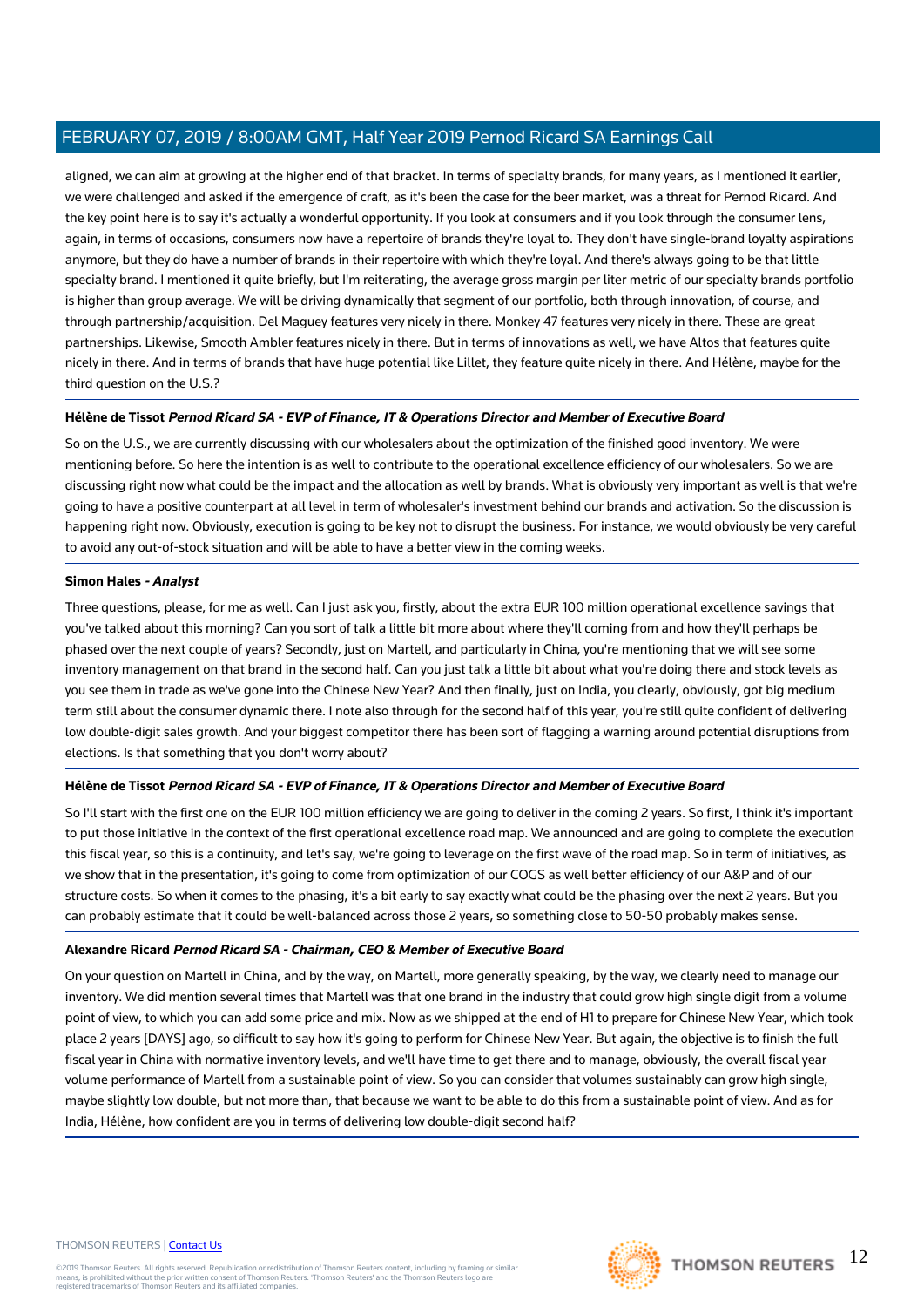## **Hélène de Tissot Pernod Ricard SA - EVP of Finance, IT & Operations Director and Member of Executive Board**

I'm confident. I'm sure you are too. Elections are going to happen obviously in H2, but we don't see that as a threat. Very good performance in India.

## **Simon Hales - Analyst**

Can I just follow-up. And then just on a slightly separate issue around the free cash flow generation, the deleverage we've seen, very impressive, again. Is there a sort of target level of net debt-to-EBITDA of which you think you might get to where you could consider further cash returns to shareholders?

# **Hélène de Tissot Pernod Ricard SA - EVP of Finance, IT & Operations Director and Member of Executive Board**

Yes. So on the cash generation, first, as you know, the financial policy is the one that we were reminding in the conclusion, which is the intention to increase the dividend payout to 50% by 2020. We don't give specific target in terms of deleveraging. The cash flow generation is enabling us to deleverage, for sure, and this is giving us flexibility as well in term of, as we mentioned, financial policy and active portfolio management with value-accretive M&A, which is still one of the -- of our objective in term of active portfolio management.

## **Operator**

Your next question comes from the line of Sanjeet Aujla.

# **Sanjeet Aujla Crédit Suisse AG, Research Division - European Beverages Analyst**

Two questions for me, please. Just coming back to the medium-term margin guidance of 50 to 60 basis points. You seem to be more confident on pricing. The EUR 100 million of savings flowing through over 2 years basically gets you to the 50, 60 basis points if that drop through to the bottom line. And therefore, that guidance assumes no underlying operating leverage. So how conservative do you think is that margin guidance, one? And secondly, can you just talk a little bit about underlying depletions in China? And do you think underlying depletions are running ahead of what you're able to supply?

# **Alexandre Ricard Pernod Ricard SA - Chairman, CEO & Member of Executive Board**

Maybe on the depletions in China, the underlying depletions are double-digit depletions, clearly. So the underlying momentum over the first half of our fiscal is robust. For the second half, and more specifically for Chinese New Year, which is happening as we speak, we'll have to wait for, I guess, our Q3 fin-comm to be able to give you a little taste of what Chinese New Year looked like.

# **Hélène de Tissot Pernod Ricard SA - EVP of Finance, IT & Operations Director and Member of Executive Board**

So coming back to the 50 to 60 bps leverage target for the coming years. Well, as you mentioned, we have been working on the pricing improvement for many years, and this obviously will continue. This operational excellence initiatives are going to help us as well to mitigate COGS inflation pressure we are having. And this is already happening in H1, but we need to mention that we have increasing COGS, for sure. For instance, logistic COGS are increasing significantly we have as well. So COGS increasing in term of wet good -- dry goods, and so on. So those operational excellence initiative are going to help to mitigate those COGS increase. This is medium-term targets. Obviously, this is a strong indication in an environment that remain uncertain. And we want to keep investing behind our brands. That's why we mentioned this A&P ratio, which is probably going to be flat, stable over the years to keep investing for the future, for our growth midterm and long term. Plus the structure cost discipline that we mentioned, that's how we get to this 50 to 60 bps medium-term ambition.

## **Operator**

Your next question comes from the line of Dasha Afanasieva.

# **Dasha Afanasieva**

I just wanted to ask sort of if there was an overall operating margin expansion, but that didn't happen in Europe. And I just wanted to ask about the reasons for that. And then my other question was going to be about this corporate governance question. Obviously, there was

## THOMSON REUTERS | [Contact Us](https://my.thomsonreuters.com/ContactUsNew)

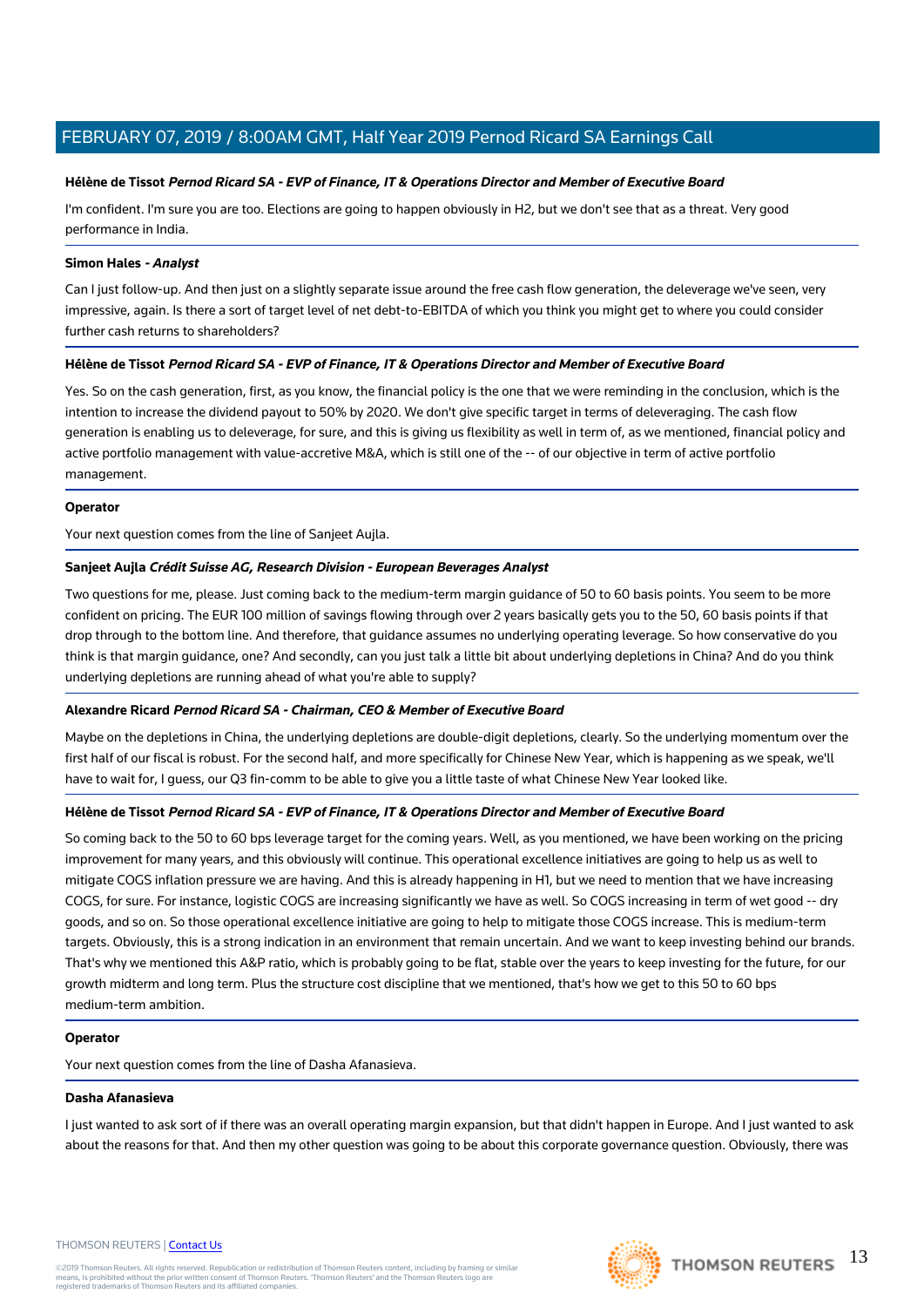-- there were changes a couple of weeks ago. Is this something you are monitoring? And what do you sort of say to people who are worried that the board doesn't have enough independent voices? And wouldn't it be easier to sort of defend your strategy if there were more independent voices on the board?

## **Hélène de Tissot Pernod Ricard SA - EVP of Finance, IT & Operations Director and Member of Executive Board**

Maybe I'll start with Europe. So as I mentioned in the call, the presentation, the margin decline in Europe in this first one is -- in this first half, sorry, is mainly driven by the A&P phasing, because we have a stronger A&P investment in this first half. And the top line performance, which is stable, and that's how you get to this margin deterioration. So this, again, we're going to have the opposite effect in H2 in term of A&P phasing, because A&P globally, in Europe will not grow above net sales.

## **Alexandre Ricard Pernod Ricard SA - Chairman, CEO & Member of Executive Board**

Yes. And on your second question, by the way, the way I view a board and to an extent as well, an organization, specifically Pernod Ricard, a board is a living organism and a constant evolution. And Pernod Ricard as an organization as well as a living organism in a permanent transformational journey. When I was appointed Chairman and CEO of Pernod Ricard 3.5 years ago, I took immediately 2 decisions: number one, to create a strategic committee to oversee with me some of the key strategic topics for Pernod Ricard. And I also took the decision to enlarge the scope and responsibilities of the governance and nominations committee to be called Governance, Nominations and Sustainability and Responsibility committee. Sustainability and responsibility has been embedded in Pernod Ricard forever. But we wanted, and I wanted, to give it a lot more importance to make sure that our committee and board had oversight on S&R. Then over the last 3 years, what happened at board level? Year 1, we wanted to reinforce our board's skill set with a strong financial and insurance background, especially at the Audit Committee level, amongst others, especially with the increasing importance, for instance, of risk mapping, many, many other examples. And so Kory Sorenson joined the board as an independent director the year after. Basically, I mentioned it earlier in the presentation, one of the key accelerators, key strategic pillars of our strategy is digital. And so the board decided that it was appropriate to really enrich board expertise, especially on the digital front. And this is when the Governance Committee ran into Anne Lange's profile. Anne Lange, let me remind you, spent more than a decade in the Silicon Valley, alongside John Chambers at Cisco, and had come back to Europe with an entrepreneurial project around connected objects. By the way, Pernod Ricard was the very first company in the industry to launch a connected bottle with Mumm champagne. Now the price of a connected bottle, the cost, I'm not sure it would please Hélène if all our bottles were costly, like that was EUR 20, but that was 4 years ago. We had a vision, still have that vision one day to have all our bottles connected. The cost now is EUR 0.20. And I believe, in 3 to 5 years from now, it will go down as low as EUR 0.02. So we onboarded Anne Lange. That really adds a lot of value on the digital front. Now last year, as part of our triannual independent assessment review of the board, a few topics came up. Number one, we should consider the appointment of a lead independent director, especially in the light of the fact that 80%, roughly, of CAC 40 companies that have a unified Chairman and CEO have a lead Independent Director. And second, in terms of enriching our board's skill set, and again, I mentioned it in the presentation, one of our key strategic pillars as well is premiumization and luxury, which now represents 14% of our business, which has grown 19% over the first half. And that's where the profile of Patricia Barbizet in July popped up. Patricia had -- has an extensive experience as lead Independent Director of TOTAL and has a very strong luxury background. So we onboarded Patricia during the AGM last November. And at the first board meeting post the Annual Shareholder Meeting in January, she was quite logically appointed by the board as our Lead Independent Director. What I'm trying to say is our board is committed to continually, well, improve our governance, and this will be, let's be clear, an endless process. Opportunities move. Challenges evolve. The environments changes. And so we should expect the board to behave like a living organism, which means permanently evolving over time. And we have a clear governance calendar ahead of us for the years and years to come. And you should expect the same at Pernod Ricard level from an organization point of view.

# **Julia Massies Pernod Ricard SA - VP of Financial Communication & IR**

Thank you. We'll turn to some questions from the room now. So we have [Marianne] here.

## **Unidentified Analyst**

I'll have 3, please. One, on the specialty brands, is there like a limit you would put to the size these brands can reach in India and for H1? And then the second one would be on acquisition. Is there a space you would be more looking at in terms of -- in the portfolio to fit it

#### THOMSON REUTERS | [Contact Us](https://my.thomsonreuters.com/ContactUsNew)

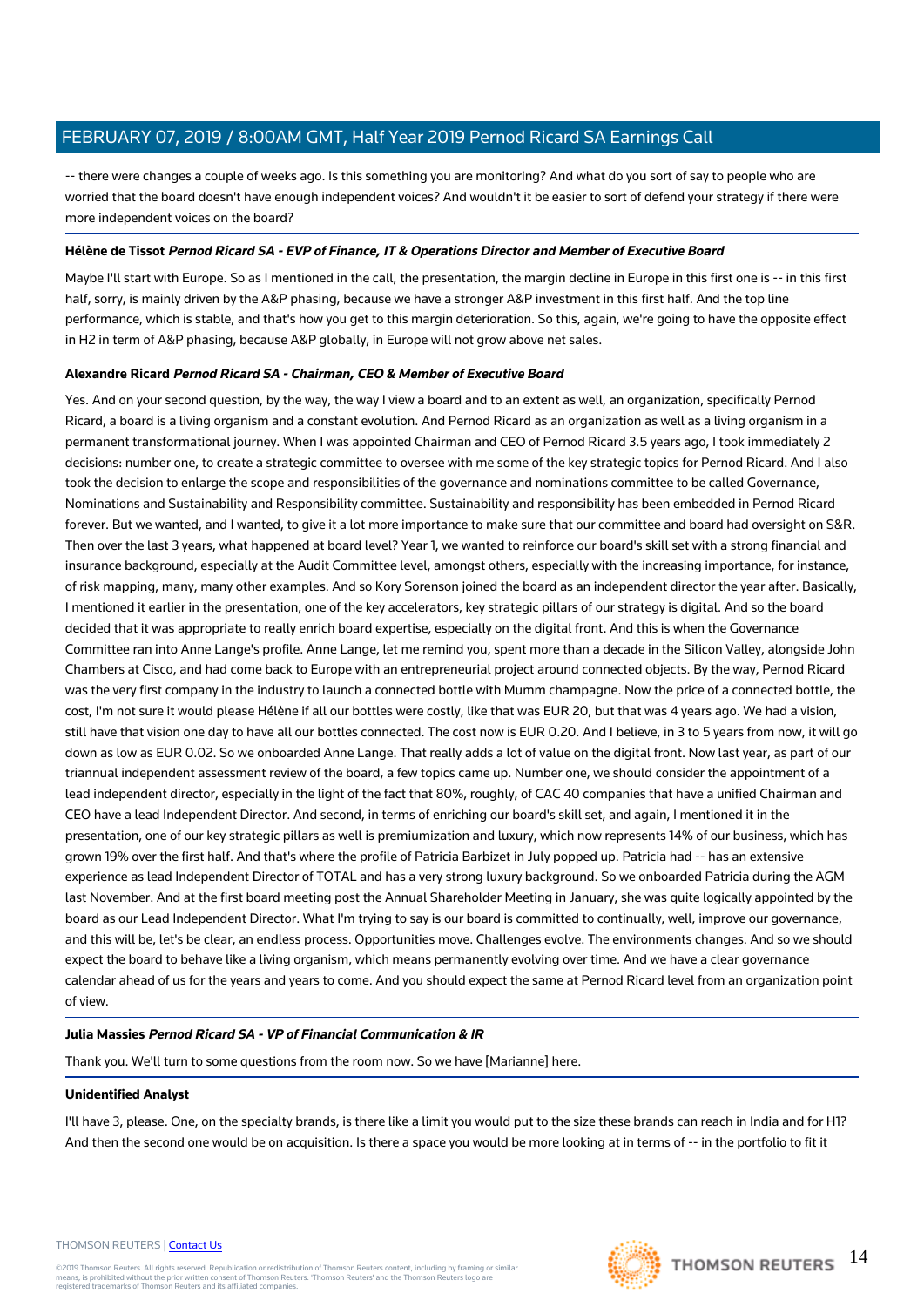with? Shall we see more specialty, because that's what you've mainly done in the past few years? So are we continuing on this way? Or could there be bigger one? And then as India in the midterm is maybe going to be -- should be the fastest-growing market. Could you give us some color on the profitability trajectory in this market, because from what I remember, it was below group level?

## **Alexandre Ricard Pernod Ricard SA - Chairman, CEO & Member of Executive Board**

The limit on specialty will be quite blunt. It's going to be value creation. Basically, as long as we see opportunities in that space that fit perfectly well from a strategic portfolio-approach point of view, both from an acquisitive point of view, but also from an innovative point of view, we will keep on. We have specific routes-to-market in many, many markets, with -- as I mentioned it earlier, it's complementary route-to-market, but also in some cases, route-to-consumer approach, and it's building quite well, for a start. So the limit is basically value creation.

## **Hélène de Tissot Pernod Ricard SA - EVP of Finance, IT & Operations Director and Member of Executive Board**

So a very good transition for M&A. So M&A, as you rightly mentioned, has been a great contributor to the growth of this specialty brand category. It shouldn't be the only target for M&A, because obviously, as I just said, value creation is one of the key objectives of M&A, meaning that we are looking at premium brands with a high growth profile, strong brand quality and credentials, of course, and to capture growth opportunities. And as Alexandre remind us this earlier, we are really looking at that from a moment of consumption point of view and not only by category. So as you rightly mentioned, M&A could still be looking deeply into specialty brands, let's say, type of brands, but not only. India, so we don't give the exact margin, as you know, by market. As I mentioned before, even if we always -- or we often talk about India to talk about negative mix, the picture is much, much, much better than that, obviously, in term of midterm and long-term objective, but as well in term of profitability profile. Because as I mentioned, this is very true in the H1, the margin are increasing in India, meaning we have a strong value strategy and good pricing increase. Having said that, this is a country where we are in the investment mode, both in term of A&P investment, but as well organization.

## **Unidentified Analyst**

Okay. Well, then what's the moment of consumption you're most looking at?

## **Alexandre Ricard Pernod Ricard SA - Chairman, CEO & Member of Executive Board**

We have a very opportunistic approach. So depending on the markets, as you know, for instance, the largest moment of consumption in France from a profit point of view is l'apéritif. In China, it's the meal occasion. You can have subsections to that, such as deal over meals, so business dinners or -- and so on and so forth. Market-by-market, what we do is we map out all the different moments of consumption. We appreciate them profit pool by profit pool, and then we have a clear opportunistic approach. So we're pragmatic.

## **Julia Massies Pernod Ricard SA - VP of Financial Communication & IR**

We have a question up here, I believe.

## **Unidentified Analyst**

. Could you explain the reasons of the dispute with Leclerc? You did not mention Leclerc, but I'm sure it's Leclerc. What are the brands concerned? And what are the consequences in the coming months in terms of sales or loss? And more generally, could you comment upon sales negotiations?

## **Julia Massies Pernod Ricard SA - VP of Financial Communication & IR**

And so a question about the commercial disputes in France, and is it Leclerc? And if so, what brands does it involve? And can you give a commentary on the overall negotiation framework?

## **Alexandre Ricard Pernod Ricard SA - Chairman, CEO & Member of Executive Board**

And should I answer in French or...

## **Julia Massies Pernod Ricard SA - VP of Financial Communication & IR**

I think you answer in English.

#### THOMSON REUTERS | [Contact Us](https://my.thomsonreuters.com/ContactUsNew)

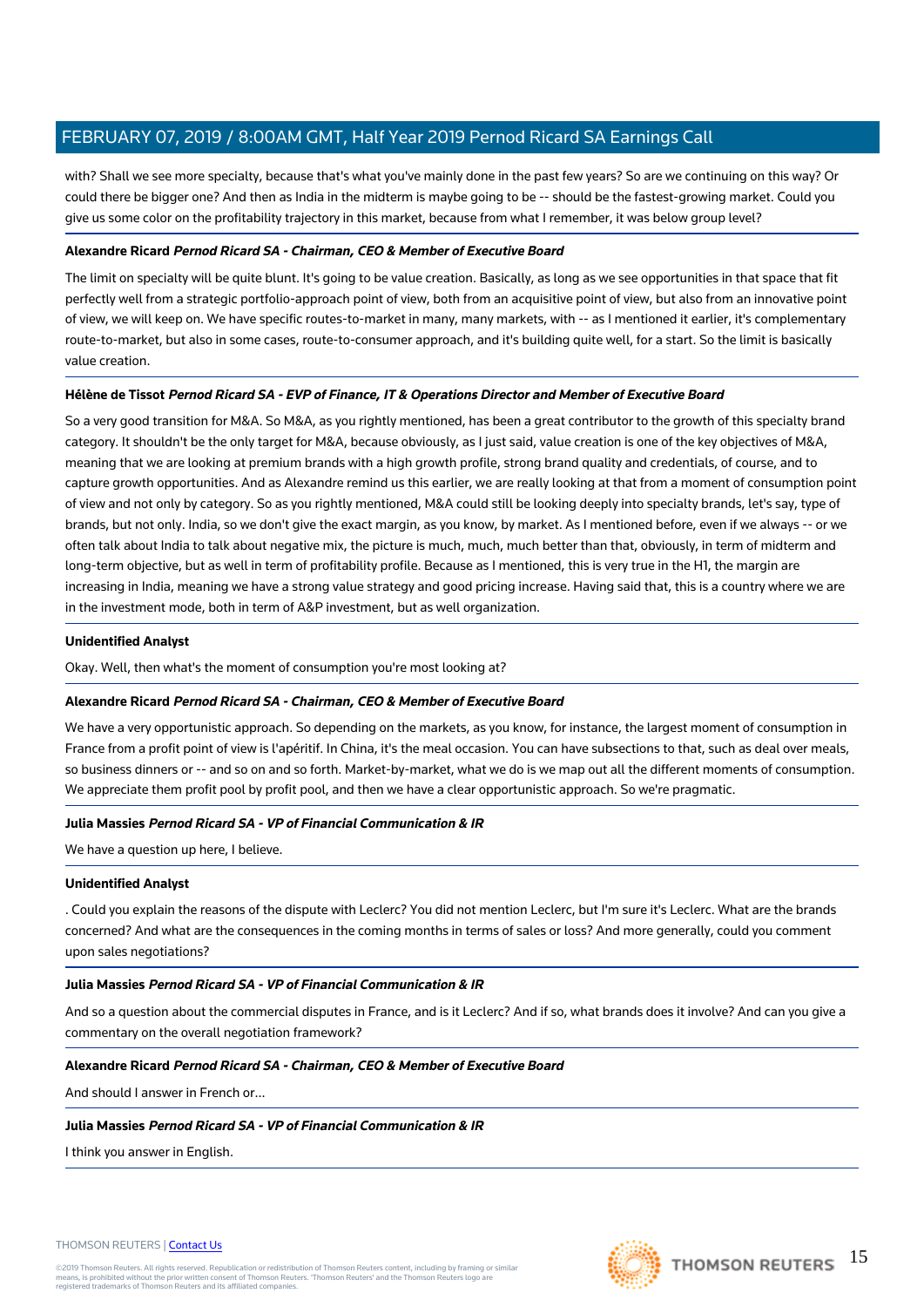#### **Alexandre Ricard Pernod Ricard SA - Chairman, CEO & Member of Executive Board**

Okay. You're probably right in so far as the client you named. Commercial disputes are part of life, so let's not -- that's life. And they often happen as we approach the end of February deadline to reach an agreement. Obviously, commercial disputes rely on a different view in terms of pricing and promotional activity. And we believe Pernod Ricard is solid enough to have a negotiation. And I will not give any additional detail to that because, obviously, discussions are ongoing. But we have a clear view. We're resilient. We're solid. The good news is we do have brands that are strong, high-equity and appealing brands to our consumers. And so hopefully, we'll reach an agreement. And if we don't, so be it. The key point being that our upgraded guidance for this full fiscal year does include, by the way, commercial disputes. We have several commercial disputes every year. It's not something completely new. So we'll see. Good luck to the team. I support them.

## **Julia Massies Pernod Ricard SA - VP of Financial Communication & IR**

Thank you. Are there any other questions from the room, please? Okay, so we'll go to our final callers, please. So you have a follow-up?

#### **Unidentified Analyst**

Could you tell us about Elliott? Have you met? Are you on speaking terms? What is going on?

#### **Julia Massies Pernod Ricard SA - VP of Financial Communication & IR**

Can you say about the Elliott Fund? And are you in discussions? Have you accepted to meet?

## **Alexandre Ricard Pernod Ricard SA - Chairman, CEO & Member of Executive Board**

Yes, absolutely. Well, Elliott is one of our shareholders. And they've been a Pernod Ricard shareholder since, let's say, November, when they let us know. And since then, of course, we've met with Elliott. We clearly support ongoing dialogues with, by the way, not just Elliott, but all our shareholders, including, of course, Elliott. As far as details go, they are confidential. But we have a relationship, an ongoing dialogue with Elliott, of course, and with our other shareholders.

#### **Julia Massies Pernod Ricard SA - VP of Financial Communication & IR**

So final questions from callers, please.

#### **Operator**

Your next question comes from the line of Fernando Ferreira.

#### **Fernando Ferreira BofA Merrill Lynch, Research Division - Director**

I have 2 questions on your new medium-term plan, please. First one, one of the 4 key markets you mentioned is Global Travel Retail. Can you discuss how relevant that business unit is for Pernod Ricard today? And what ambitions do you have for Global Travel Retail in terms of contribution for the future growth? And then second question, when you talk about focus on pricing, can you maybe lay out some of the actions you're introducing to improve net revenue management? And where do you benchmark Pernod Ricard in this area versus other CPG?

#### **Alexandre Ricard Pernod Ricard SA - Chairman, CEO & Member of Executive Board**

Just on Global Travel Retail. If Global Travel Retail were a country -- actually, we consider it as a community, the travelers' community that don't have boundaries -- business unit boundaries. If it were a market, it would be our second-largest market from a profit point of view. So that's how important Global Travel Retail is. We expect travelers to increase in terms of numbers, mainly through airlines, of course. And this is the perfect opportunity for us, number one, to grow our business from a financial point of view, but also, it's a great showcase channel for our brands. So you should expect to see more and more pop-up stores on some of our key brands. So for instance, for the run-up to the Chinese New Year in key international airports where you see Chinese travelers, we had Martell-specific pop-up stores, and so on and so forth. We have not given any numbered ambition for Global Travel Retail. We have just stated on the slide that we expect to see Global Travel Retail in terms of all Travel Retail sales value, not just in our industry, increase by roughly 5%.

#### THOMSON REUTERS | [Contact Us](https://my.thomsonreuters.com/ContactUsNew)

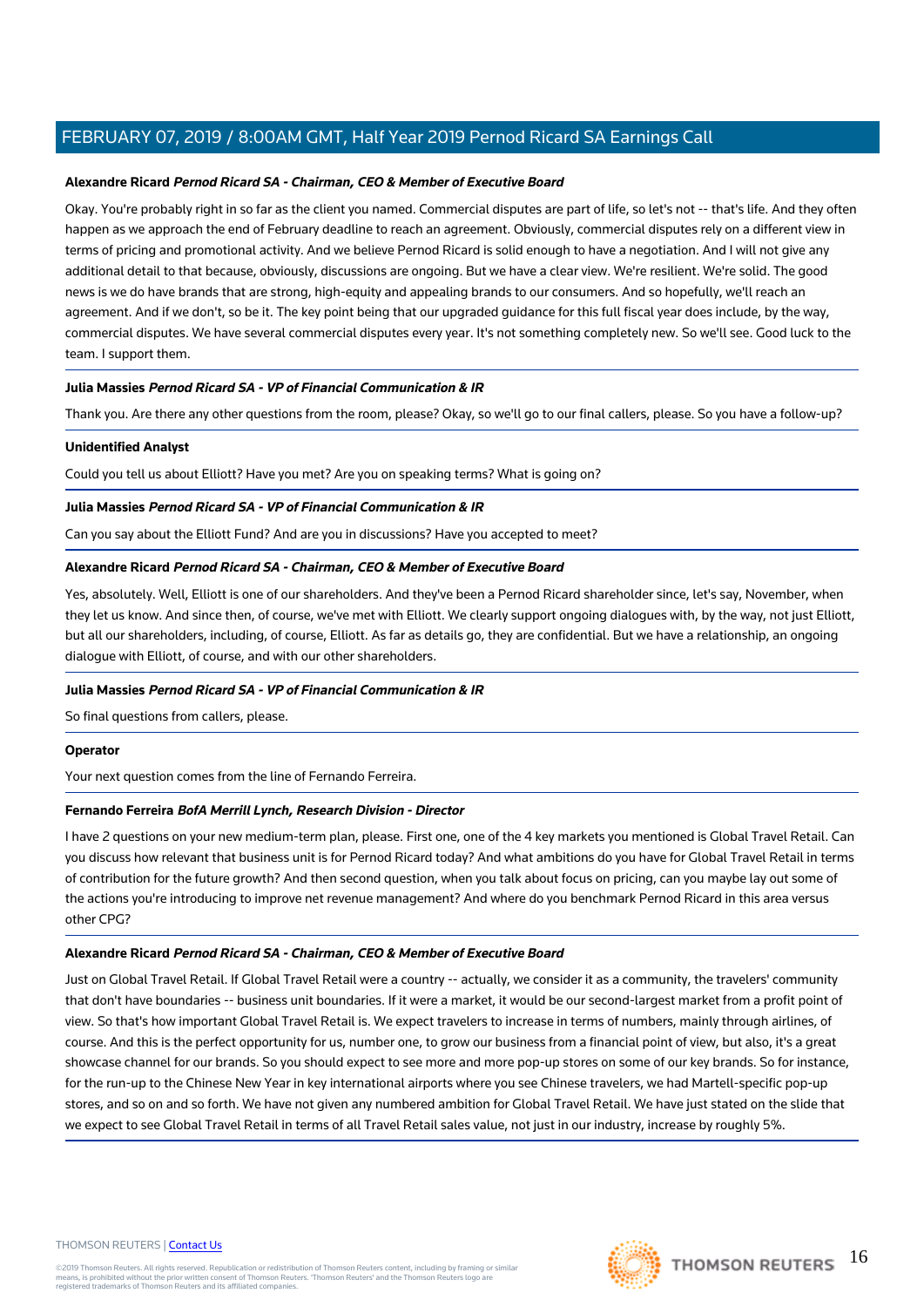## **Hélène de Tissot Pernod Ricard SA - EVP of Finance, IT & Operations Director and Member of Executive Board**

So far on the pricing, so revenue growth management is obviously the key pillar of our strategy. We've been working on it for many years, and we'll keep working on it definitely, short and midterm. In term of performance, last year, we're roughly around 1% pricing improvement. This in the first half is probably a bit better than that. We are committed to increase our price. We look at the price both in term of price increase, but as well, obviously, about -- we look as well at the effectiveness of our promotion to be sure that we have a good view on how effective they can be, how fast we need to adjust them to make them effective or to stop them if they are not efficient. So this is a priority, and this is going to be a priority as well in the future. In term of position, this, let's say, growth driver, well, it's difficult to say. It's fair to say that we are benefiting from a strong price increase this year. Martell is a great contributor to that. We mentioned the new price increase happening a few days ago in China. Again, I think it's showing our confidence and our ambition and I would say, our obsession on the pricing strategy, which is part of the premiumization strategy of the group.

## **Operator**

You next question comes from the line of Nico Von Stackelberg.

# **Nico Von Stackelberg Liberum Capital Limited, Research Division - Research Analyst**

Yes. Three questions, please. One, will you commit to growing free cash flow year-over-year for FY '19? Two, you mentioned some commercial disputes in France. Can you remind me, do you have 2 separate sales forces in France? If so, why do you have this structure? And then finally, you talked about a commitment to active portfolio management. I see that you said -- well, what I'm trying to get at here is, look, you said that you would not look to sell your champagne assets, which by all measures are certainly low-return assets. Why is the champagne disposal not on the table given that they're holding back your group ROIC? And would you agree that assets that are earning below their cost of capital actually destroy value when they grow?

## **Alexandre Ricard Pernod Ricard SA - Chairman, CEO & Member of Executive Board**

So maybe I'll let you answer the free cash flow at the end. I'll start. We do have a commercial dispute in France, for sure. If you may recall, 4 years ago, we embarked on a project where we decided to merge our back office functions in Pernod and Ricard. Today, we do have 2 sales divisions in Pernod Ricard. And there's a project called [IN] which is looking at how we can basically try and grow in a difficult market in France, leveraging the great portfolio of brands we have and our leadership position in France, which is close to 30%. So this project is currently ongoing. With regards to champagne, let me just be quite clear, by the way, not to mention the great performance, for instance, of PJ growing, basically in all regions, double digit. But champagne is a magnificent door opener for the on-trade. If you look - so forget a second, again, traditional segments, but if you look at the high-energy party segment, which by the way, is a huge segment, which also doesn't really have any boundaries. It focuses on high-net-worth individuals that travel from (inaudible) to St Tropez to Courchevel to Dubai, and so on and so forth. The key SKU that opens the door to the high-energy party accounts is champagne. If you want to sell vodka, you'd better have a champagne. It helps. It definitely helps. By the way, champagne is profitable as well. So that's as far as it goes for champagne. And what about our free cash flow, Hélène?

## **Hélène de Tissot Pernod Ricard SA - EVP of Finance, IT & Operations Director and Member of Executive Board**

So coming back to your question on the cash. It's fair to say that in the first half, we have, as I mentioned, some nonrepeat of positive cash that we had last year in term of nonrecurring. So this is going to be impacting our full year performance. In term of ambition, in term of cash generation, I think we've been very clear. And by the way, thank you for asking the question so that I can remind you that we have as well EUR 200 million cash savings program, which is doing well and which would be fully delivered by 2020. So the ambition here is as well to generate good cash flow. In term of other indicators, we are roughly increasing our strategic inventory by, more or less, EUR 200 million. We were slightly below some years. We'll probably going to be a bit -- above this EUR 200 million this year. CapEx more or less accounting for -- representing, sorry, 4% of the net sales. And we don't anticipate significant change here. So ambition in term of cash flow generation, for sure, with this year, the impact of last year positive nonrecurring cash, which is impacting, let's say, our comparable basis.

# **Nico Von Stackelberg Liberum Capital Limited, Research Division - Research Analyst**

So can I just clarify on the champagne assets? Are they -- what is the -- you guys are ROCE, right? So what is the ROCE for the champagne assets?

#### THOMSON REUTERS | [Contact Us](https://my.thomsonreuters.com/ContactUsNew)